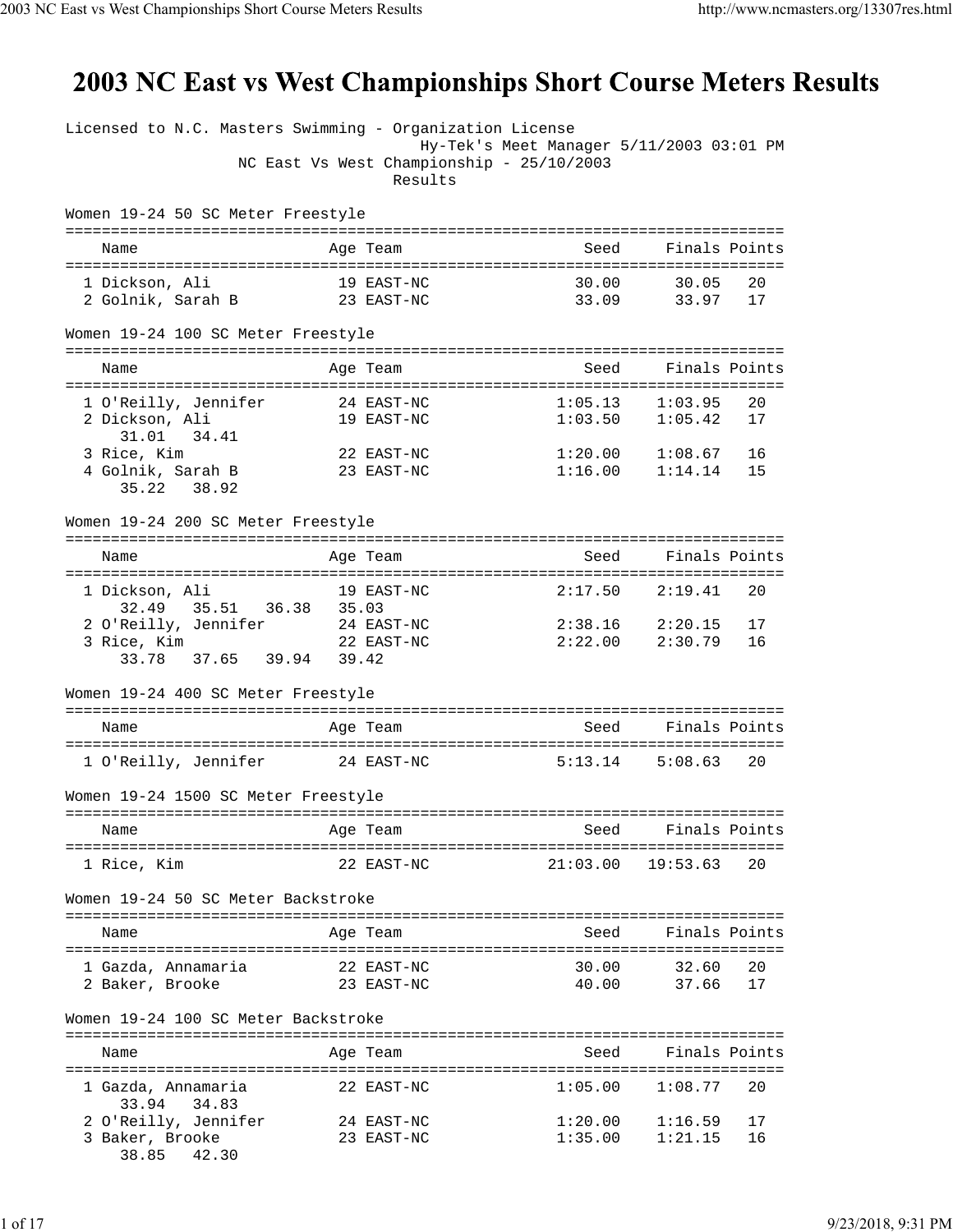| 4 Golnik, Sarah B                            | 23 EAST-NC               | $1:28.31$ $1:24.50$ | 15                             |
|----------------------------------------------|--------------------------|---------------------|--------------------------------|
| Women 19-24 50 SC Meter Breaststroke         |                          |                     |                                |
| Name                                         | Age Team                 | Seed                | Finals Points                  |
| 1 Gazda, Annamaria                           | 22 EAST-NC               | 37.00               | 38.16<br>20                    |
|                                              |                          |                     |                                |
| Women 19-24 50 SC Meter Butterfly            |                          |                     |                                |
| Name                                         | Age Team                 | Seed                | Finals Points                  |
| 1 Dickson, Ali                               | 19 EAST-NC               | 33.00               | 33.57<br>20                    |
| 2 Golnik, Sarah B                            | 23 EAST-NC               | ΝT                  | 38.69<br>17                    |
| Women 19-24 100 SC Meter Butterfly           |                          |                     |                                |
| Name                                         | Age Team                 | Seed                | Finals Points                  |
| 1 Dickson, Ali                               | 19 EAST-NC               | 1:11.90             | 1:14.05<br>20                  |
| 34.41 39.64                                  |                          |                     |                                |
| Women 19-24 100 SC Meter IM                  |                          |                     |                                |
| Name                                         | Age Team                 | Seed                | Finals Points                  |
| 1 Gazda, Annamaria<br>32.87 38.50            | 22 EAST-NC               | 1:07.00             | 20<br>1:11.37                  |
| 2 Baker, Brooke                              | 23 EAST-NC               | 1:30.00             | 17<br>1:21.53                  |
| 3 Golnik, Sarah B                            | 23 EAST-NC               | NΤ                  | 1:26.80<br>16                  |
| Women 19-24 200 SC Meter IM                  |                          |                     |                                |
| Name                                         | Age Team                 | Seed                | Finals Points                  |
|                                              | 24 EAST-NC               | 2:47.60             | 2:40.50<br>20                  |
| 1 O'Reilly, Jennifer<br>35.88<br>41.63 47.40 | 35.59                    |                     |                                |
| 2 Rice, Kim<br>35.97 42.58 49.22             | 22 EAST-NC<br>37.88      | $2:42.00$ $2:45.65$ | 17                             |
| 3 Baker, Brooke                              | 23 EAST-NC               | 3:10.00             | 2:52.95<br>16                  |
| Women 25-29 50 SC Meter Freestyle            |                          |                     |                                |
| Name                                         | Age Team                 |                     | Seed Finals Points             |
|                                              |                          |                     |                                |
| 1 Floyd, Gina<br>2 Shurba, Elizabeth         | 27 EAST-NC<br>27 EAST-NC | 40.00<br>35.00      | 20<br>35.59<br>37.69<br>17     |
| Women 25-29 100 SC Meter Freestyle           |                          |                     |                                |
|                                              |                          |                     |                                |
| Name                                         | Age Team                 | Seed                | Finals Points                  |
| 1 Stringer, Jennifer<br>29.82<br>32.02       | 27 EAST-NC               | 1:00.00             | 1:01.84<br>20                  |
| 2 Floyd, Gina<br>3 Shurba, Elizabeth         | 27 EAST-NC<br>27 EAST-NC | 1:30.00<br>1:17.00  | 1:17.87<br>17<br>1:19.40<br>16 |
| Women 25-29 200 SC Meter Freestyle           |                          |                     |                                |
| Name                                         |                          | Seed                | Finals Points                  |
|                                              | Age Team                 |                     |                                |
| 1 Shurba, Elizabeth                          | 27 EAST-NC               | 2:47.00             | 2:57.68<br>20                  |
| Woman 25-29 50 50 Motor Pagkatroko           |                          |                     |                                |

Women 25-29 50 SC Meter Backstroke

===============================================================================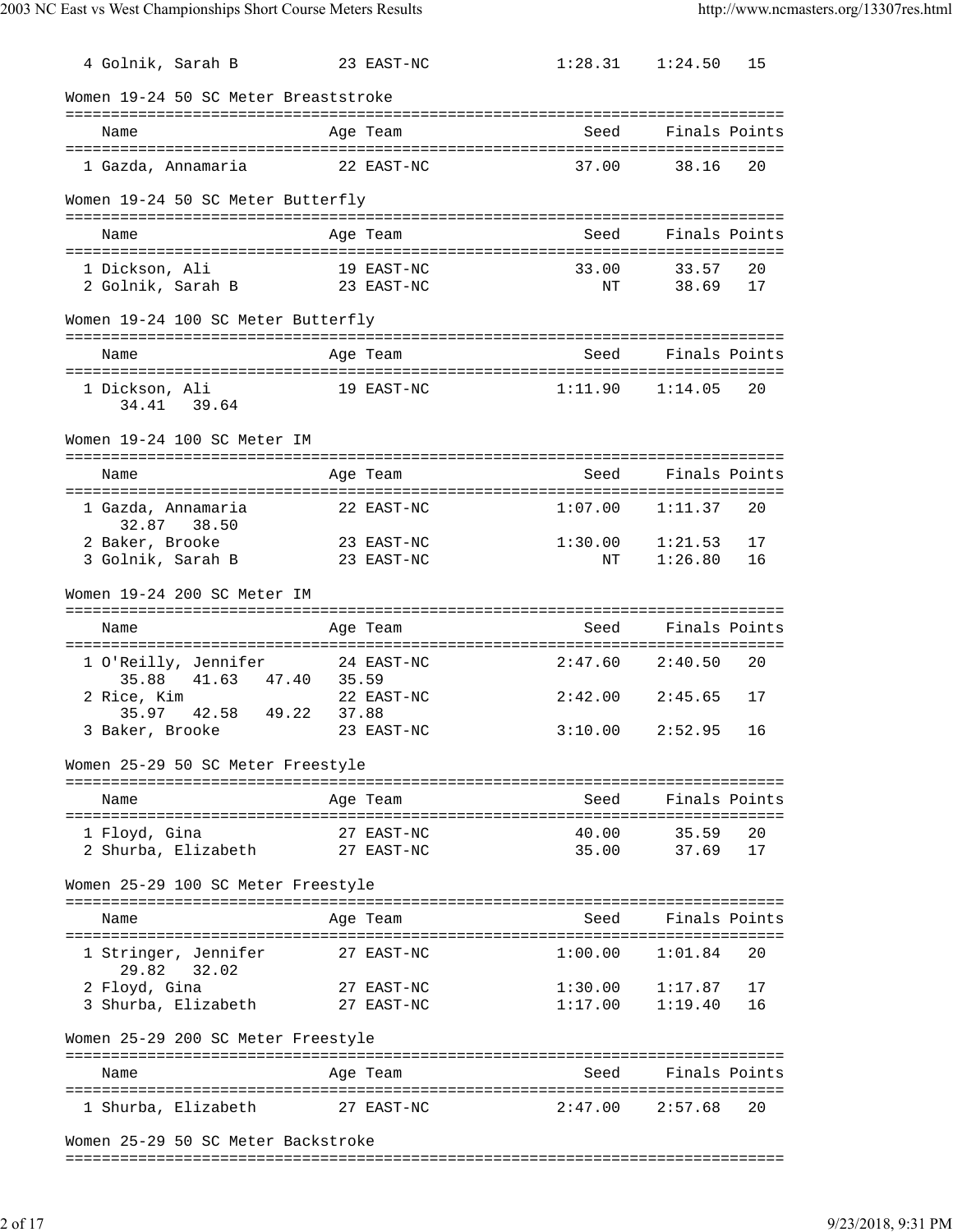| Name                                                                                                                                                                               |       | Age Team                 |       |       | Seed     | Finals Points                          |    |
|------------------------------------------------------------------------------------------------------------------------------------------------------------------------------------|-------|--------------------------|-------|-------|----------|----------------------------------------|----|
| =====================================<br>1 Floyd, Gina                                                                                                                             |       | 27 EAST-NC               |       |       | 50.00    | 39.48                                  | 20 |
| Women 25-29 100 SC Meter Backstroke                                                                                                                                                |       |                          |       |       |          |                                        |    |
| Name                                                                                                                                                                               |       | Age Team                 |       |       | Seed     | Finals Points                          |    |
| 1 Floyd, Gina                                                                                                                                                                      |       | 27 EAST-NC               |       |       | 2:00.00  | 1:32.69                                | 20 |
| Women 25-29 100 SC Meter IM                                                                                                                                                        |       |                          |       |       |          |                                        |    |
| Name                                                                                                                                                                               |       | Age Team                 |       |       | Seed     | Finals Points                          |    |
| 1 Floyd, Gina                                                                                                                                                                      |       | 27 EAST-NC               |       |       | 1:30.00  | 1:26.16                                | 20 |
| Women 30-34 1500 SC Meter Freestyle                                                                                                                                                |       |                          |       |       |          |                                        |    |
| Name                                                                                                                                                                               |       | Age Team                 |       |       | Seed     | Finals Points                          |    |
| 1 Inscore, Staci                                                                                                                                                                   |       | 31 EAST-NC               |       |       | 25:00.00 | 21:53.60                               | 20 |
| 41.76  44.53  44.57  45.24  45.11  44.93  44.60<br>46.12 43.85 44.14 43.94 43.81 44.23 44.12 45.50<br>45.71<br>42.67  42.87  43.13  43.37  45.00  45.03<br>42.34<br>42.85<br>42.48 | 42.23 |                          | 41.90 | 40.84 |          | 44.57<br>42.16                         |    |
|                                                                                                                                                                                    |       |                          |       |       |          |                                        |    |
| Women 30-34 50 SC Meter Backstroke                                                                                                                                                 |       |                          |       |       |          |                                        |    |
| Name                                                                                                                                                                               |       | Age Team                 |       |       | Seed     | Finals Points                          |    |
| 31 EAST-NC<br>1 Inscore, Staci                                                                                                                                                     |       |                          |       |       | 35.09    | 36.53                                  | 20 |
| Women 30-34 50 SC Meter Butterfly                                                                                                                                                  |       |                          |       |       |          |                                        |    |
| Name                                                                                                                                                                               |       | Age Team                 |       |       | Seed     | Finals Points                          |    |
| 31 EAST-NC<br>1 Inscore, Staci                                                                                                                                                     |       |                          |       |       | 35.29    | 34.77                                  | 20 |
| Women 30-34 100 SC Meter Butterfly                                                                                                                                                 |       |                          |       |       |          |                                        |    |
| Aqe Team<br>Name                                                                                                                                                                   |       |                          |       |       |          | Seed Finals Points                     |    |
| 1 Inscore, Staci<br>40.82<br>37.68                                                                                                                                                 |       | 31 EAST-NC               |       |       |          | $1:16.59$ $1:18.50$ 20                 |    |
| Women 35-39 50 SC Meter Freestyle                                                                                                                                                  |       |                          |       |       |          |                                        |    |
| Name                                                                                                                                                                               |       | Age Team                 |       |       | Seed     | Finals Points                          |    |
| 1 Caulton, Cathy                                                                                                                                                                   |       | 38 EAST-NC               |       |       | ΝT       | 34.08                                  | 20 |
| Women 35-39 100 SC Meter Freestyle                                                                                                                                                 |       |                          |       |       |          |                                        |    |
| Name                                                                                                                                                                               |       | Age Team                 |       |       |          | Seed Finals Points                     |    |
| 1 Lindroos, Pamela<br>2 Caulton, Cathy                                                                                                                                             |       | 37 EAST-NC<br>38 EAST-NC |       |       | ΝT       | $1:15.00$ $1:10.09$ 20<br>$1:18.01$ 17 |    |
| Women 35-39 1500 SC Meter Freestyle                                                                                                                                                |       |                          |       |       |          |                                        |    |
| Name                                                                                                                                                                               |       | Age Team                 |       |       | Seed     | Finals Points                          |    |
| 1 Hunter, Sian                                                                                                                                                                     |       | 37 EAST-NC               |       |       |          | $22:30.00$ $22:04.40$                  | 20 |

Women 35-39 50 SC Meter Breaststroke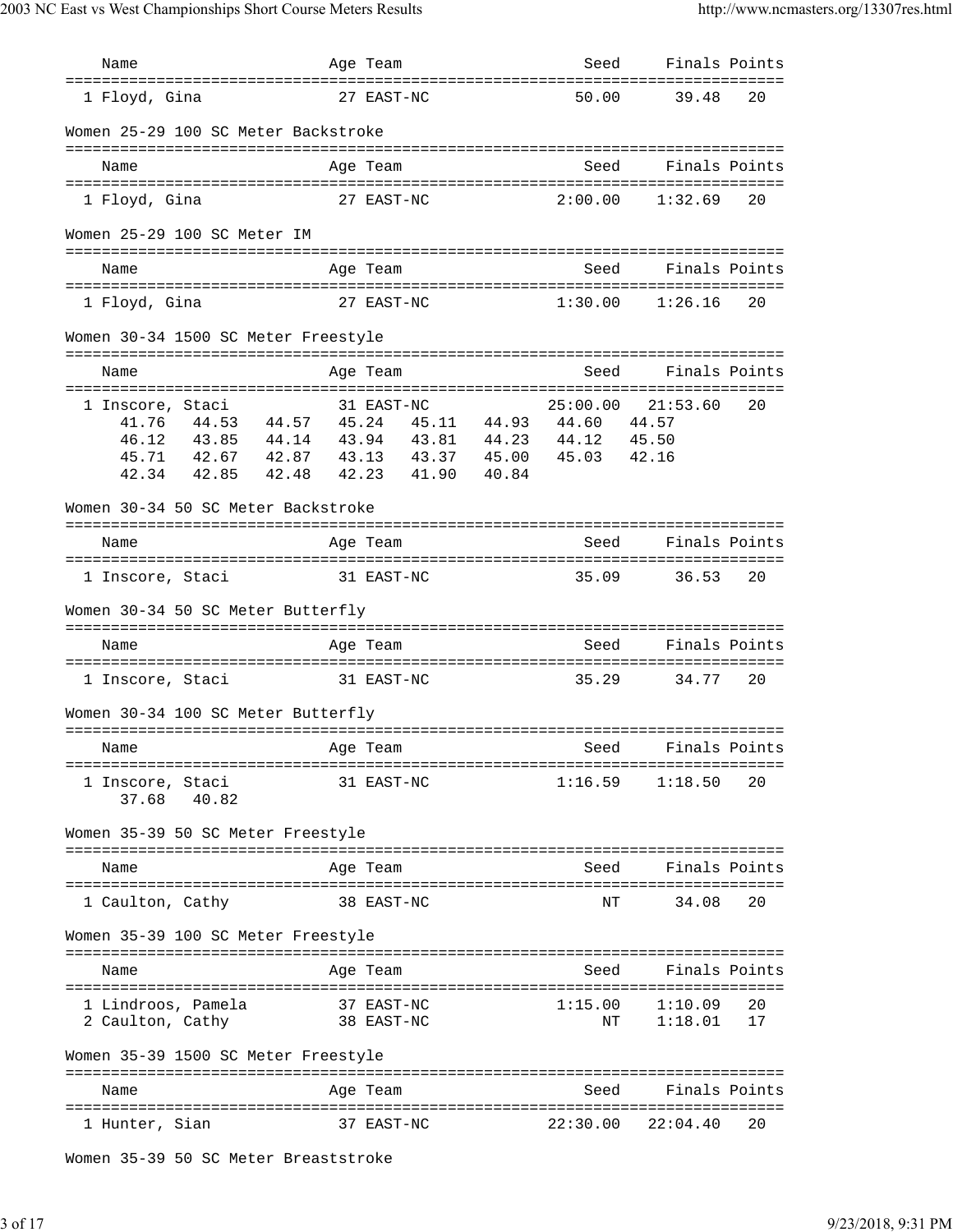| Name                                   | Age Team                 |            | Seed        | Finals Points      |          |
|----------------------------------------|--------------------------|------------|-------------|--------------------|----------|
| 1 Lindroos, Pamela                     |                          | 37 EAST-NC | 42.00       | 39.13              | 20       |
| Women 35-39 100 SC Meter Breaststroke  |                          |            |             |                    |          |
| Name                                   | Age Team                 |            | Seed        | Finals Points      |          |
| 1 Lindroos, Pamela                     | 37 EAST-NC               |            | 1:30.00     | 1:27.00            | 20       |
| Women 35-39 50 SC Meter Butterfly      |                          |            |             |                    |          |
| Name                                   | Age Team                 |            | Seed        | Finals Points      |          |
| 1 Lindroos, Pamela<br>2 Caulton, Cathy | 37 EAST-NC<br>38 EAST-NC |            | 39.00<br>ΝT | 38.60<br>38.67     | 20<br>17 |
| Women 35-39 200 SC Meter IM            |                          |            |             |                    |          |
|                                        |                          |            |             |                    |          |
| Name                                   | Age Team                 |            | Seed        | Finals Points      |          |
| 1 Lindroos, Pamela                     | 37 EAST-NC               |            | 2:55.00     | 2:49.43            | 20       |
| Women 40-44 50 SC Meter Freestyle      |                          |            |             |                    |          |
| Name                                   | Age Team                 |            | Seed        | Finals Points      |          |
|                                        |                          |            |             |                    |          |
| 1 Csorba, Amy                          |                          | 44 EAST-NC | NΤ          | 37.16              | 20       |
| Women 40-44 1500 SC Meter Freestyle    |                          |            |             |                    |          |
| Name                                   | Age Team                 |            | Seed        | Finals Points      |          |
| 1 Stott, Kim                           |                          | 44 EAST-NC | 25:00.00    | 24:46.06           | 20       |
| Women 40-44 50 SC Meter Backstroke     |                          |            |             |                    |          |
|                                        |                          |            |             |                    |          |
| Name                                   | Age Team                 |            | Seed        | Finals Points      |          |
| 1 Wicker, Cheryl                       |                          | 43 EAST-NC | $\rm{NT}$   | 42.83              | 20       |
| Women 40-44 100 SC Meter Backstroke    |                          |            |             |                    |          |
| Name                                   | Age Team                 |            |             | Seed Finals Points |          |
| 1 Wicker, Cheryl                       |                          | 43 EAST-NC | ΝT          | 1:35.24            | 20       |
| Women 40-44 200 SC Meter Backstroke    |                          |            |             |                    |          |
| Name                                   | Age Team                 |            | Seed        | Finals Points      |          |
| 1 Stott, Kim                           |                          | 44 EAST-NC | 3:04.00     | 3:03.37            | 20       |
| 43.38 45.92 47.10                      | 46.97                    |            |             |                    |          |
| Women 40-44 50 SC Meter Breaststroke   |                          |            |             |                    |          |
| Name<br>.                              | Age Team                 |            | Seed        | Finals Points      |          |
| 1 Haugh, Sue                           |                          | 41 EAST-NC | 39.00       | 41.17              | 20       |
| 2 Stott, Kim                           |                          | 44 EAST-NC | 43.00       | 45.22              | 17       |
| 3 Csorba, Amy                          |                          | 44 EAST-NC | ΝT          | 50.43              | 16       |
| Women 40-44 100 SC Meter Breaststroke  |                          |            |             |                    |          |

Women 40-44 100 SC Meter Breaststroke

===============================================================================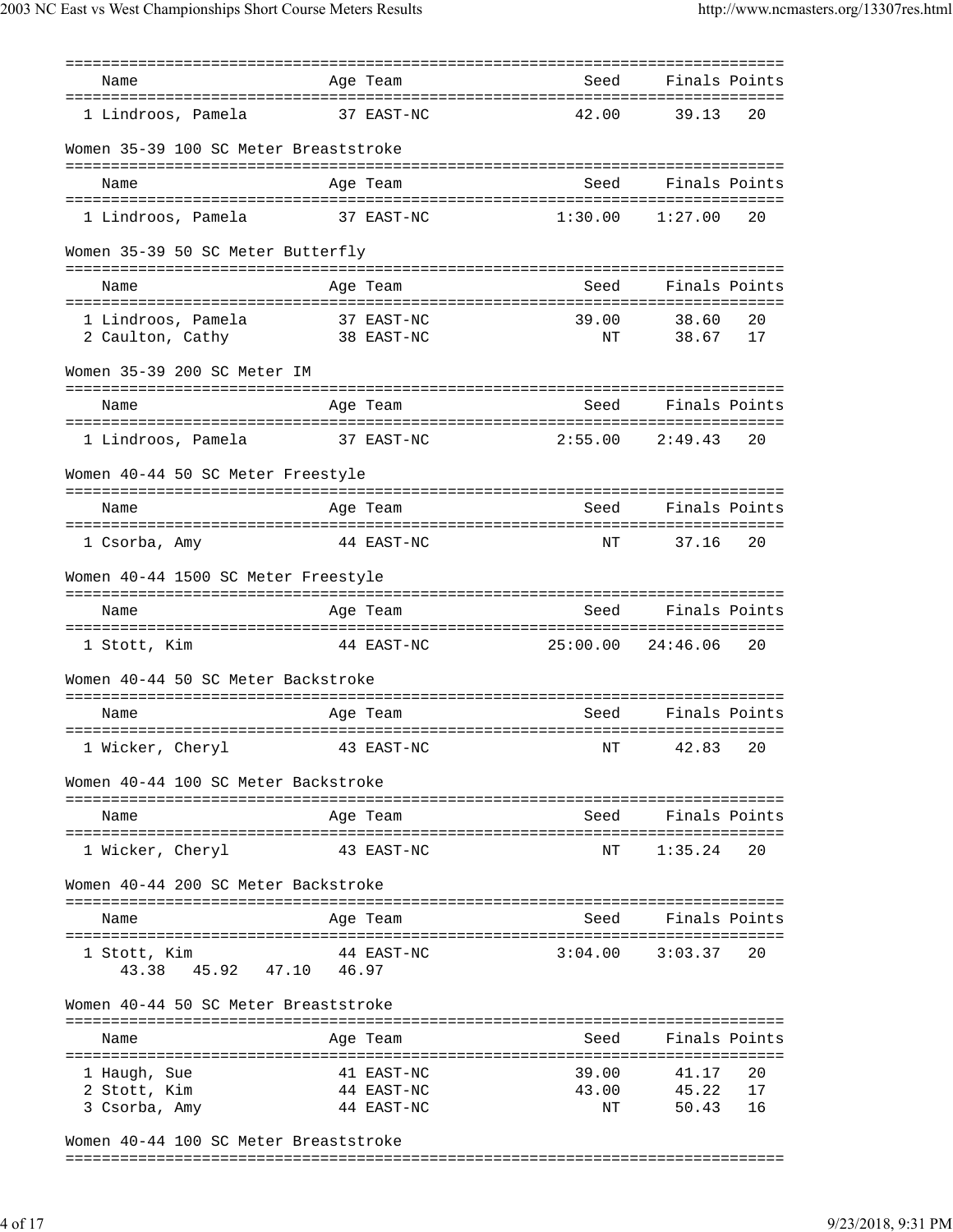| Name                                       | Age Team                        | Seed              | Finals Points             |    |
|--------------------------------------------|---------------------------------|-------------------|---------------------------|----|
| 1 Csorba, Amy                              | 44 EAST-NC                      | NΤ                | 1:45.82                   | 20 |
| Women 40-44 100 SC Meter IM                |                                 |                   |                           |    |
| Name                                       | Age Team                        | Seed              | Finals Points             |    |
| 1 Wicker, Cheryl                           | 43 EAST-NC                      | NΤ                | 1:35.57                   | 20 |
| Women 45-49 50 SC Meter Freestyle          |                                 |                   |                           |    |
| Name                                       | Age Team                        | Seed              | Finals Points             |    |
| 1 Robinson, Robin                          | 46 EAST-NC                      | 33.30             | 33.21                     | 20 |
| 2 Satter, Jane                             | 47 EAST-NC                      | NΤ                | 38.88                     | 17 |
| 3 Driebeek, Mary                           | 48 EAST-NC                      | NΤ                | 42.93                     | 16 |
| Women 45-49 100 SC Meter Freestyle         |                                 |                   |                           |    |
| Name                                       | Age Team                        | Seed              | Finals Points             |    |
| 1 Amick, Beverly                           | 49 WEST-NC                      | 1:11.18           | 1:11.34                   | 20 |
| 2 Robinson, Robin                          | 46 EAST-NC                      |                   | $1:13.90$ $1:14.41$       | 17 |
| 35.12<br>39.29<br>3 Satter, Jane           | 47 EAST-NC                      | ΝT                | 1:24.28                   | 16 |
| 4 Driebeek, Mary                           | 48 EAST-NC                      | ΝT                | 1:33.40                   | 15 |
| 44.27 49.13                                |                                 |                   |                           |    |
| Women 45-49 400 SC Meter Freestyle         |                                 |                   |                           |    |
| Name                                       | Age Team                        | Seed              | Finals Points             |    |
| 1 Amick, Beverly                           | 49 WEST-NC                      | 6:30.00           | 5:30.92                   | 20 |
| 37.36 39.88 41.96 42.10                    | 42.52 42.59 42.62<br>46 WEST-NC | ΝT                | 41.89<br>7:09.50          | 17 |
| 2 Garrou, Terri                            |                                 |                   |                           |    |
| Women 45-49 50 SC Meter Backstroke         |                                 |                   |                           |    |
| Name                                       | Age Team                        | Seed              | Finals Points             |    |
| 1 Garrou, Terri                            | 46 WEST-NC                      | 42.00             | 45.67                     | 20 |
| 2 Driebeek, Mary                           | 48 EAST-NC                      | ΝT                | 47.30                     | 17 |
| Women 45-49 100 SC Meter Backstroke        |                                 | =============     |                           |    |
| Name                                       | Age Team                        | Seed              | Finals Points             |    |
| ======================<br>1 Driebeek, Mary | 48 EAST-NC                      | ========<br>ΝT    | 1:44.25                   | 20 |
| Women 45-49 50 SC Meter Butterfly          |                                 |                   |                           |    |
| Name                                       | Age Team                        | Seed              | Finals Points             |    |
| 1 Amick, Beverly                           | 49 WEST-NC                      | 34.79             | 34.57                     | 20 |
| Women 45-49 100 SC Meter Butterfly         |                                 |                   |                           |    |
|                                            |                                 |                   |                           |    |
| Name                                       | Age Team                        | Seed<br>========= | Finals Points<br>======== |    |
| 1 Amick, Beverly                           | 49 WEST-NC                      | 1:19.50           | 1:18.61                   | 20 |
| Women 45-49 100 SC Meter IM                |                                 |                   |                           |    |
| Name                                       | Age Team                        | Seed              | Finals Points             |    |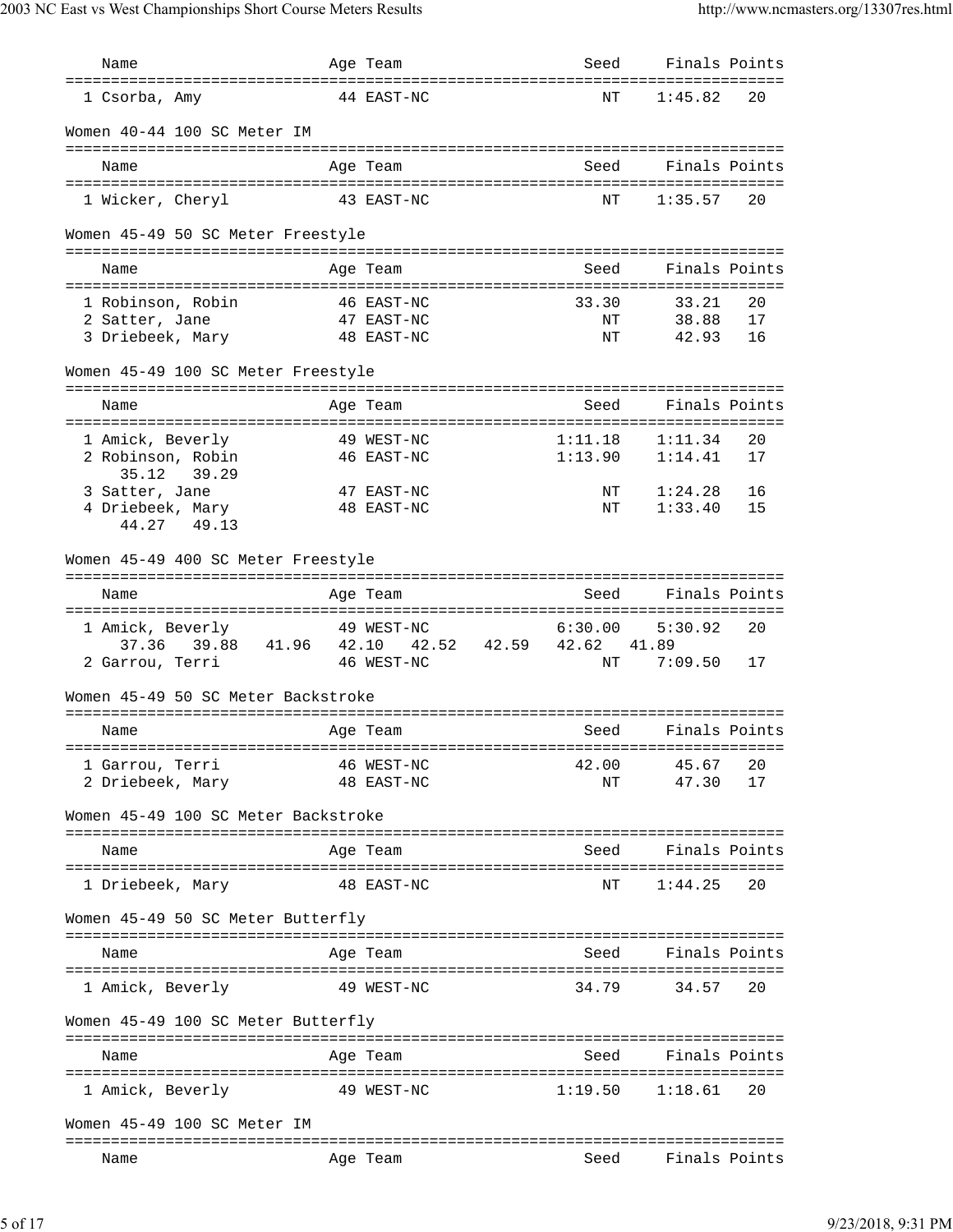| 1 Robinson, Robin<br>2 Garrou, Terri<br>44.03<br>56.81 | 46 EAST-NC<br>46 WEST-NC    | 1:25.75<br>1:30.00               | 20<br>1:25.10<br>1:40.84<br>17 |
|--------------------------------------------------------|-----------------------------|----------------------------------|--------------------------------|
| Women 45-49 200 SC Meter IM                            |                             |                                  |                                |
| Name                                                   | Age Team                    | Seed                             | Finals Points                  |
| 1 Robinson, Robin                                      | 46 EAST-NC                  | NΤ                               | 3:08.02<br>20                  |
| Women 50-54 50 SC Meter Freestyle                      |                             |                                  |                                |
| Name                                                   | Age Team                    | Seed                             | Finals Points                  |
|                                                        |                             | 32.01                            |                                |
| 1 Sargeant, Pat                                        | 50 EAST-NC                  |                                  | 31.61<br>20                    |
| Women 50-54 400 SC Meter Freestyle                     |                             |                                  |                                |
| Name                                                   | Age Team                    | Seed                             | Finals Points                  |
| 1 Rogers, Jennie                                       | 51 WEST-NC                  | 6:35.00                          | 6:36.96<br>20                  |
| Women 50-54 50 SC Meter Backstroke                     |                             |                                  |                                |
| Name                                                   | Age Team                    | Seed                             | Finals Points                  |
| 1 Sargeant, Pat                                        | 50 EAST-NC                  | 41.20                            | 40.13<br>20                    |
| 2 Rogers, Jennie                                       | 51 WEST-NC                  | 43.00                            | 46.24<br>17                    |
| Women 50-54 100 SC Meter Backstroke                    |                             |                                  |                                |
| Name                                                   | Age Team                    | Seed                             | Finals Points                  |
| 1 Rogers, Jennie<br>48.00<br>51.34                     | 51 WEST-NC                  | 1:36.00                          | 1:39.34<br>20                  |
| Women 50-54 50 SC Meter Butterfly                      |                             |                                  |                                |
| Name                                                   | Age Team                    | Seed                             | Finals Points                  |
| 1 Sargeant, Pat                                        | =============<br>50 EAST-NC | :======================<br>35.90 | 35.51<br>20                    |
| 2 Rogers, Jennie                                       | 51 WEST-NC                  | 45.00                            | 45.15<br>17                    |
| Women 50-54 100 SC Meter Butterfly                     |                             |                                  |                                |
| Name                                                   | Age Team                    | Seed                             | Finals Points                  |
| 1 Rogers, Jennie                                       | 51 WEST-NC                  | 1:54.00                          | 1:51.57<br>20                  |
| Women 50-54 100 SC Meter IM                            |                             |                                  |                                |
|                                                        |                             |                                  | Seed Finals Points             |
| Name                                                   | Age Team                    |                                  |                                |
| 1 Sargeant, Pat<br>38.21 44.93                         | 50 EAST-NC                  |                                  | $1:23.30$ $1:23.14$<br>20      |
| Women 55-59 1500 SC Meter Freestyle                    |                             |                                  |                                |
| Name                                                   | Age Team                    | Seed                             | Finals Points                  |
| 1 Mitchell, Jeannie                                    | 57 WEST-NC                  | 25:00.00                         | 25:17.25<br>20                 |
| Women 55-59 50 SC Meter Backstroke                     |                             |                                  |                                |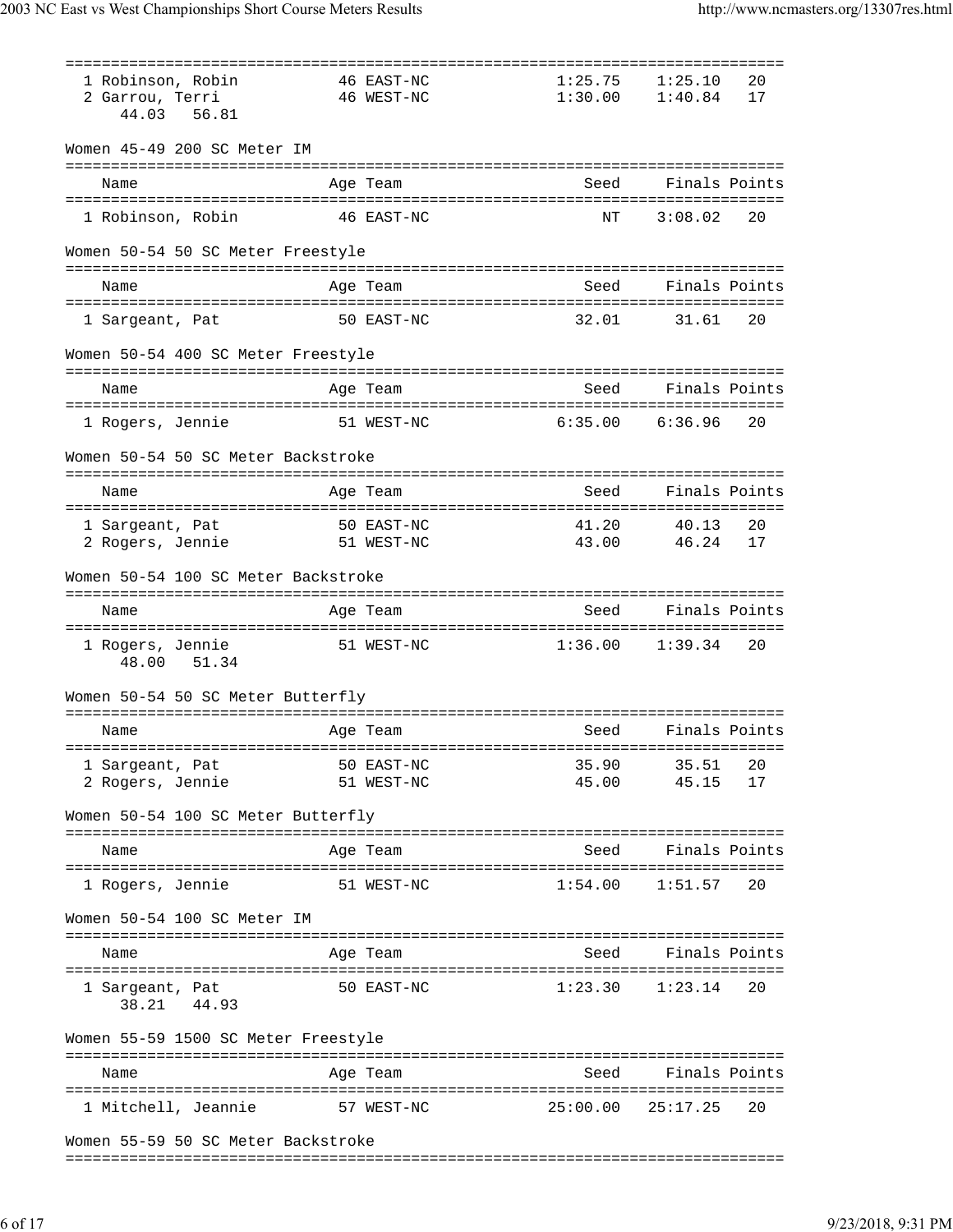| Name                                  | Age Team   | Seed                | Finals Points       |
|---------------------------------------|------------|---------------------|---------------------|
| 1 Mitchell, Jeannie                   | 57 WEST-NC | 43.14               | 42.45<br>20         |
| Women 55-59 50 SC Meter Breaststroke  |            |                     |                     |
| Name                                  | Age Team   | Seed                | Finals Points       |
| 1 Mitchell, Jeannie                   | 57 WEST-NC | 50.15               | 50.75<br>20         |
| Women 55-59 200 SC Meter Butterfly    |            |                     |                     |
| Name                                  | Age Team   | Seed                | Finals Points       |
| 1 Mitchell, Jeannie                   | 57 WEST-NC | 4:00.00             | 4:01.05<br>20       |
| Women 65-69 50 SC Meter Freestyle     |            |                     |                     |
|                                       |            | Seed                | Finals Points       |
| Name                                  | Age Team   |                     |                     |
| 1 Newell, Sally                       | 66 WEST-NC | 39.20               | 20<br>38.73         |
| Women 65-69 50 SC Meter Breaststroke  |            |                     |                     |
| Name                                  | Age Team   | Seed                | Finals Points       |
| 1 Newell, Sally                       | 66 WEST-NC | 48.15               | 48.57<br>20         |
| Women 65-69 100 SC Meter Breaststroke |            |                     |                     |
| Name                                  | Age Team   | Seed                | Finals Points       |
| 1 Newell, Sally<br>49.47 55.82        | 66 WEST-NC | $1:45.77$ $1:45.29$ | 20                  |
| Women 65-69 100 SC Meter IM           |            |                     |                     |
| Name                                  | Age Team   | Seed                | Finals Points       |
| 1 Newell, Sally<br>49.37 50.72        | 66 WEST-NC | 1:40.28             | 1:40.09<br>20       |
| Women 70-74 50 SC Meter Backstroke    |            |                     |                     |
| Name                                  | Age Team   | Seed                | Finals Points       |
| 1 Robbins-Bonitz, Suzanne 70 EAST-NC  |            | 50.00               | 52.03<br>20         |
| Women 70-74 100 SC Meter Backstroke   |            |                     |                     |
| Name                                  | Age Team   | Seed                | Finals Points       |
| 1 Robbins-Bonitz, Suzanne 70 EAST-NC  |            | 1:58.00             | 2:03.35<br>20       |
| Women 70-74 200 SC Meter Backstroke   |            |                     |                     |
| Name                                  | Age Team   |                     | Seed Finals Points  |
|                                       |            |                     |                     |
| 1 Robbins-Bonitz, Suzanne 70 EAST-NC  |            | $4:20.00$ $4:18.50$ | 20                  |
| Women 70-74 50 SC Meter Breaststroke  |            |                     |                     |
| Name                                  | Age Team   | Seed                | Finals Points       |
| 1 Robbins-Bonitz, Suzanne 70 EAST-NC  |            |                     | 59.00 1:04.53<br>20 |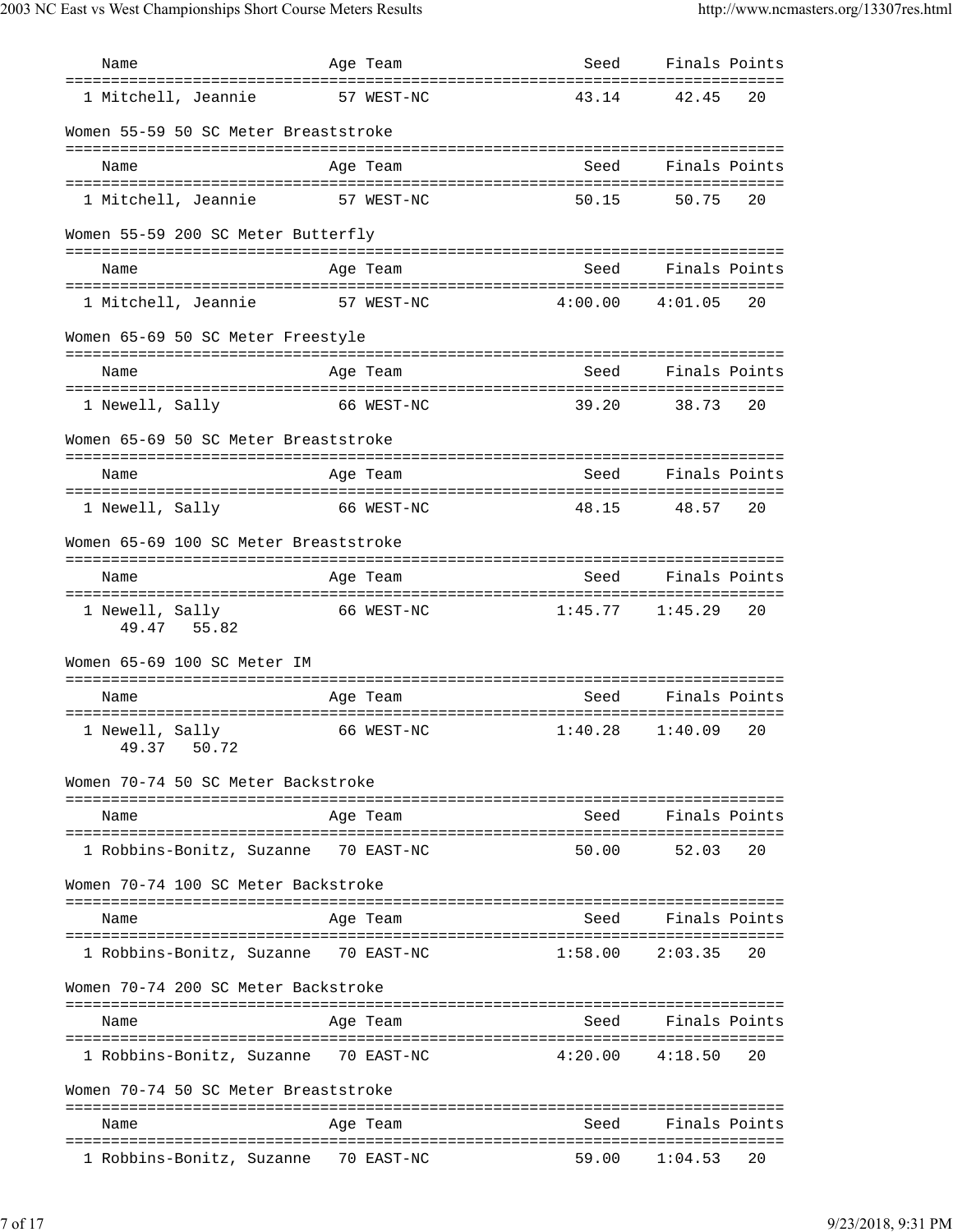| Men 19-24 1500 SC Meter Freestyle                                                                               |                      |                                        |                               |                                     |                |
|-----------------------------------------------------------------------------------------------------------------|----------------------|----------------------------------------|-------------------------------|-------------------------------------|----------------|
| Name                                                                                                            |                      | Age Team                               | Seed                          |                                     | Finals Points  |
| 1 Cooke, Jason<br>34.75<br>31.72<br>36.22<br>36.66 36.35<br>$37.28$ $36.85$<br>36.90<br>37.42<br>37.43<br>37.26 | 35.13 35.33<br>37.47 | 21 EAST-NC<br>36.29 35.24              | 17:45.00<br>35.24 35.49 36.06 | 18:10.43<br>36.11<br>37.01<br>37.42 | 20             |
| Men 19-24 50 SC Meter Breaststroke<br>Name                                                                      |                      | Age Team                               | Seed                          | Finals Points                       |                |
| 1 Cooke, Jason                                                                                                  |                      | 21 EAST-NC                             | 38.00                         | 37.81                               | 20             |
| Men 19-24 100 SC Meter Butterfly                                                                                |                      |                                        |                               |                                     |                |
| Name                                                                                                            |                      | Age Team                               | Seed                          | Finals Points                       |                |
| 1 Cooke, Jason<br>29.81 35.41                                                                                   |                      | 21 EAST-NC                             | 1:03.00                       | 1:05.22                             | 20             |
| Men 25-29 50 SC Meter Freestyle                                                                                 |                      |                                        |                               |                                     |                |
| Name                                                                                                            |                      | Age Team                               | Seed                          | Finals Points                       |                |
| 1 Madden, Joe<br>2 Murphy, Jimmy<br>3 Porco, Filippo                                                            |                      | 29 EAST-NC<br>28 EAST-NC<br>26 EAST-NC | 25.97<br>29.92<br>31.98       | 26.52<br>28.68<br>29.66             | 20<br>17<br>16 |
| Men 25-29 100 SC Meter Freestyle                                                                                |                      |                                        |                               |                                     |                |
| Name                                                                                                            |                      | Age Team                               | Seed                          |                                     | Finals Points  |
| 1 Madden, Joe<br>27.70<br>32.02                                                                                 |                      | 29 EAST-NC                             | 58.57                         | 59.72                               | 20             |
| Men 25-29 400 SC Meter Freestyle                                                                                |                      |                                        |                               |                                     |                |
| Name                                                                                                            |                      | Age Team                               | Seed                          |                                     | Finals Points  |
| 1 Su, Billy                                                                                                     |                      | 29 EAST-NC                             | 5:15.04                       | 5:06.00                             | 20             |
| Men 25-29 1500 SC Meter Freestyle                                                                               |                      |                                        |                               |                                     |                |
| Name                                                                                                            |                      | Age Team                               | Seed                          | Finals Points                       |                |
| 1 Porco, Filippo                                                                                                |                      | 26 EAST-NC                             | 23:22.00                      | 21:30.19                            | 20             |
| Men 25-29 50 SC Meter Backstroke                                                                                |                      |                                        |                               |                                     |                |
| Name                                                                                                            |                      | Age Team                               | Seed                          | Finals Points                       |                |
| 1 Su, Billy                                                                                                     |                      | 29 EAST-NC                             | 37.01                         | 36.53                               | 20             |
| Men 25-29 100 SC Meter Backstroke                                                                               |                      |                                        |                               |                                     |                |
| Name                                                                                                            |                      | Age Team                               | Seed                          | Finals Points                       |                |
| 1 Bhave, Prakash<br>38.70 40.17                                                                                 |                      | 26 EAST-NC                             | 1:18.00                       | 1:18.87                             | 20             |

Men 25-29 200 SC Meter Backstroke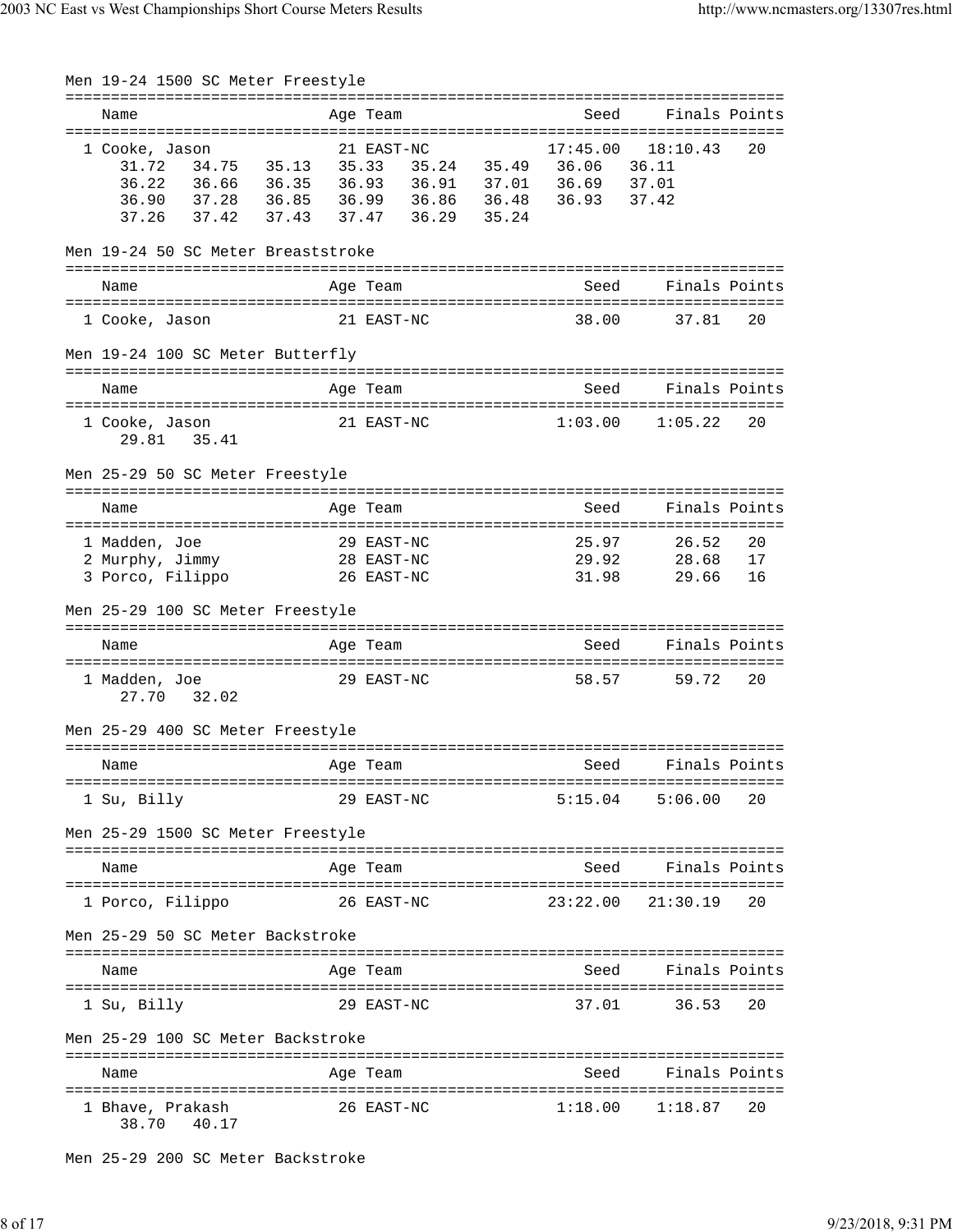| Name                                                      | Age Team                     | Seed                                             | Finals Points  |          |
|-----------------------------------------------------------|------------------------------|--------------------------------------------------|----------------|----------|
| 1 Bhave, Prakash                                          | 26 EAST-NC                   | 2:45.00                                          | 2:54.28        |          |
| Men 25-29 200 SC Meter Backstroke                         |                              |                                                  |                |          |
| Name                                                      | Age Team                     | Seed                                             | Finals Points  |          |
| 1 Bhave, Prakash                                          | 26 EAST-NC                   | NΤ                                               | 2:54.28        | 20       |
| Men 25-29 50 SC Meter Breaststroke                        |                              |                                                  |                |          |
| Name                                                      | Age Team                     | Seed                                             | Finals Points  |          |
| 1 Murphy, Jimmy                                           | 28 EAST-NC                   | 38.50                                            | 35.94          | 20       |
| 2 Porco, Filippo<br>26 EAST-NC                            |                              | 41.42                                            | 36.23          | 17       |
| Men 25-29 100 SC Meter Breaststroke                       |                              |                                                  |                |          |
| Name                                                      | Age Team                     | Seed                                             | Finals Points  |          |
| 1 Bhave, Prakash                                          | 26 EAST-NC                   | 1:25.00                                          | 1:25.45        | 20       |
| Men 25-29 50 SC Meter Butterfly                           |                              |                                                  |                |          |
| Name                                                      | Age Team                     | Seed                                             | Finals Points  |          |
|                                                           |                              |                                                  |                |          |
| 1 Madden, Joe<br>2 Murphy, Jimmy                          | 29 EAST-NC<br>28 EAST-NC     | 28.73<br>32.64                                   | 29.05<br>34.64 | 20<br>17 |
| Men 25-29 100 SC Meter Butterfly                          |                              |                                                  |                |          |
| Name                                                      | Age Team                     | Seed                                             | Finals Points  |          |
| 1 Su, Billy<br>32.63 37.54                                | 29 EAST-NC                   | 1:12.02                                          | 1:10.17        | 20       |
| Men 25-29 100 SC Meter IM                                 |                              |                                                  |                |          |
| Name                                                      | Age Team<br><u>seed Seed</u> |                                                  | Finals Points  |          |
| 1 Murphy, Jimmy                                           |                              | $1:18.23$ $1:10.17$ 20                           |                |          |
| 2 Bhave, Prakash<br>35.41 39.20                           | 28 EAST-NC<br>h 26 EAST-NC   | $1:15.00$ $1:14.61$                              |                | 17       |
| 3 Su, Billy                                               | 29 EAST-NC                   | $1:16.03$ $1:15.02$                              |                | 16       |
| 34.93 40.09<br>4 Porco, Filippo                           | 26 EAST-NC                   | $1:18.90$ $1:18.84$                              |                | 15       |
| Men 25-29 200 SC Meter IM                                 |                              |                                                  |                |          |
|                                                           |                              | Seed                                             | Finals Points  |          |
| Name                                                      | Age Team                     |                                                  |                |          |
| 1 Murphy, Jimmy 28 EAST-NC<br>2 Bhave, Prakash 26 EAST-NC |                              | $2:40.95$ $2:37.23$ 20                           |                |          |
|                                                           |                              | $2:40.00$ $2:45.53$ 17                           |                |          |
| Men 30-34 100 SC Meter Freestyle                          |                              |                                                  |                |          |
| Name                                                      | Age Team                     | Seed                                             | Finals Points  |          |
| 1 Astilla, Mike 32 WEST-NC<br>2 Sousa, Gregory 34 EAST-NC |                              | $1:30.00$ $1:05.13$ 20<br>$1:25.00$ $1:08.91$ 17 |                |          |
| 32.73 36.18                                               |                              |                                                  |                |          |

Men 30-34 200 SC Meter Freestyle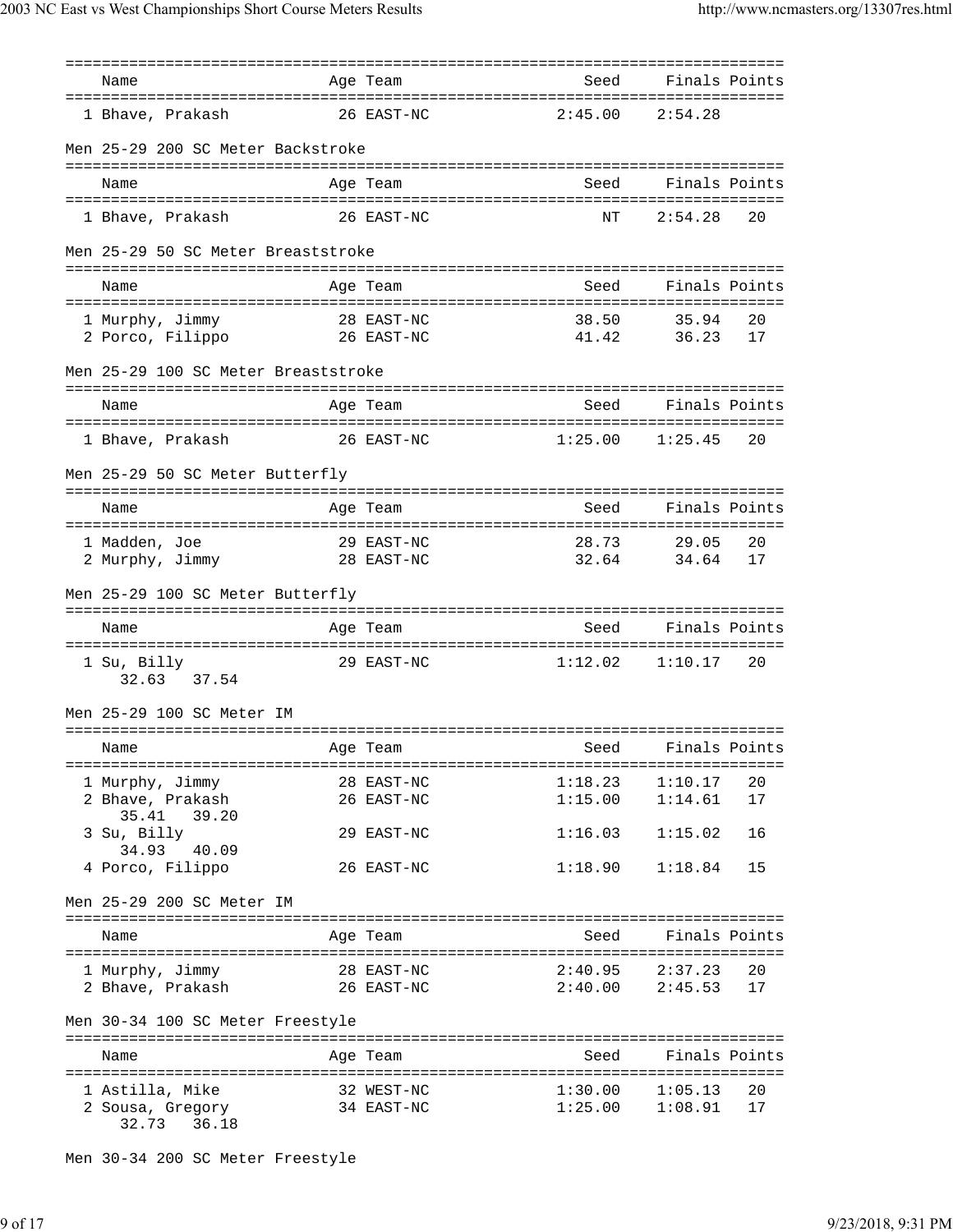| Name                                                              | Age Team                 |                     | Seed Finals Points                 |  |
|-------------------------------------------------------------------|--------------------------|---------------------|------------------------------------|--|
| 1 Sousa, Gregory                                                  | 34 EAST-NC               | 2:50.00             | 2:44.37<br>20                      |  |
| Men 30-34 400 SC Meter Freestyle                                  |                          |                     |                                    |  |
| Name                                                              | Age Team                 | Seed                | Finals Points                      |  |
| 1 Allen, Scott<br>35.86 39.67 40.45 40.38 41.37 41.37 41.65 41.50 | 33 EAST-NC               | 5:40.00             | 5:22.25<br>20                      |  |
| Men 30-34 100 SC Meter Backstroke                                 |                          |                     |                                    |  |
| Name                                                              | Age Team                 | Seed                | Finals Points                      |  |
| 34 EAST-NC<br>1 Sousa, Gregory                                    |                          | ΝT                  | 1:26.72<br>20                      |  |
| Men 30-34 50 SC Meter Breaststroke                                |                          |                     |                                    |  |
| Name                                                              | Age Team                 | Seed                | Finals Points                      |  |
| 1 Hecht, Erik<br>32 WEST-NC<br>2 Astilla, Mike                    | 31 EAST-NC               | NΤ<br>40.00         | 39.15<br>20<br>42.09<br>17         |  |
| Men 30-34 100 SC Meter Breaststroke                               |                          |                     |                                    |  |
| Name                                                              | Age Team                 | Seed                | Finals Points                      |  |
| 1 Hecht, Erik<br>40.70 45.16                                      | 31 EAST-NC               | ΝT                  | 1:25.86<br>20                      |  |
| Men 30-34 50 SC Meter Butterfly                                   |                          |                     |                                    |  |
| Name                                                              | Age Team                 | Seed                | Finals Points                      |  |
| 1 Hecht, Erik                                                     | 31 EAST-NC               | NΤ                  | 34.06<br>20                        |  |
| Men 30-34 100 SC Meter Butterfly                                  |                          |                     |                                    |  |
| Name                                                              | Age Team<br><u>seed</u>  |                     | Finals Points                      |  |
| l Sousa, Gregory<br>51.66<br>42.49                                | 34 EAST-NC               |                     | $1:30.00$ $1:34.15$ 20             |  |
| Men 30-34 100 SC Meter IM                                         |                          |                     |                                    |  |
| Name                                                              | Age Team                 | Seed                | Finals Points                      |  |
| 1 Hecht, Erik                                                     | 31 EAST-NC               | ΝT                  | 1:22.44<br>20                      |  |
| Men 35-39 50 SC Meter Freestyle                                   |                          |                     |                                    |  |
| Name                                                              | Age Team                 |                     | Seed Finals Points                 |  |
| 1 LeVine, Robert<br>2 Schad, Dan                                  | 39 EAST-NC<br>38 EAST-NC | 29.00               | 27.74<br>- 20<br>28.00 29.09<br>17 |  |
| Men 35-39 100 SC Meter Freestyle                                  |                          |                     |                                    |  |
| Name                                                              | Age Team                 | Seed                | Finals Points                      |  |
| 1 Schad, Dan                                                      | 38 EAST-NC               | $1:05.00$ $1:03.86$ | 20                                 |  |
|                                                                   |                          |                     |                                    |  |

Men 35-39 200 SC Meter Freestyle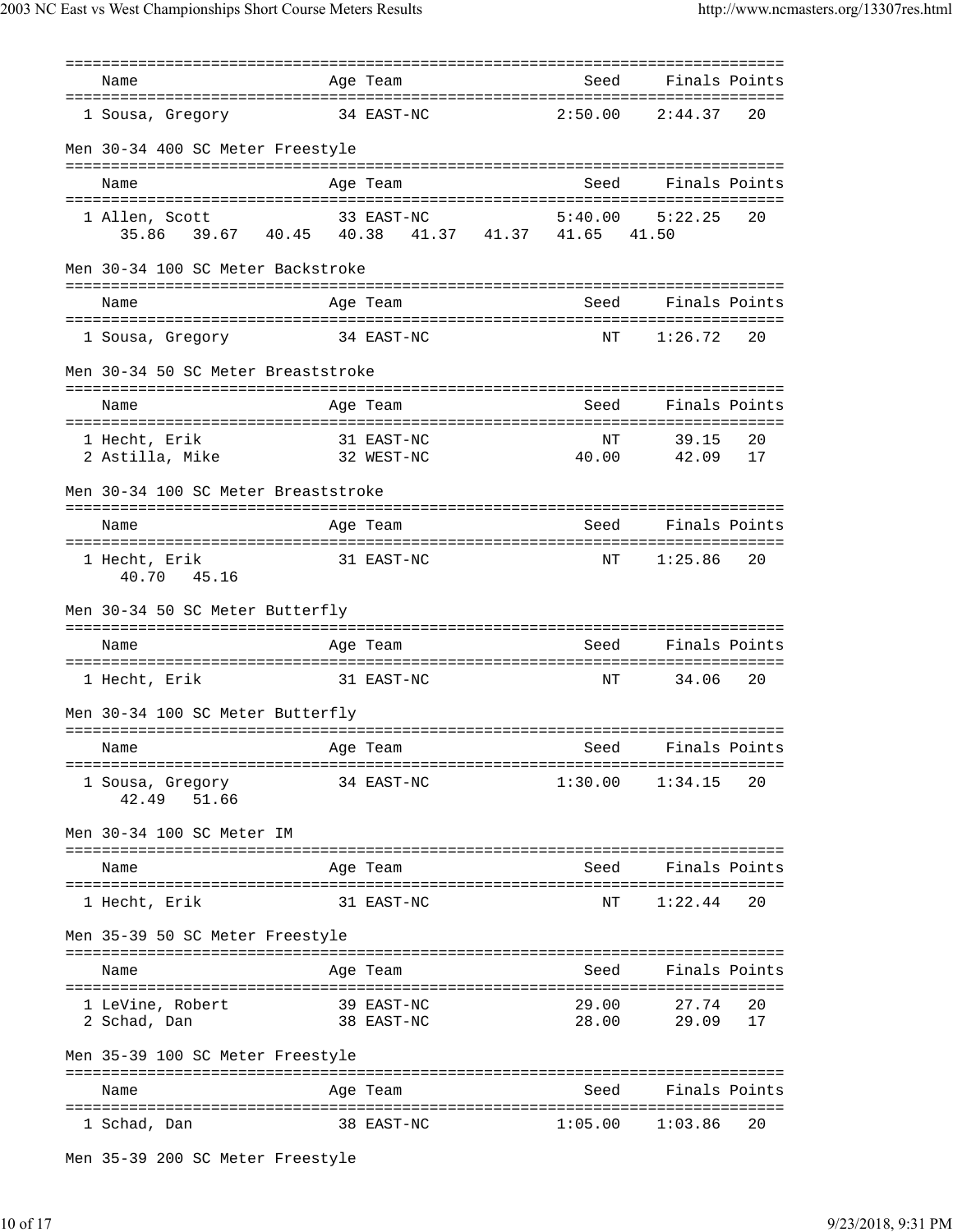| Name<br>=====================================           |       | Age Team                           | Seed                                | Finals Points                     |          |
|---------------------------------------------------------|-------|------------------------------------|-------------------------------------|-----------------------------------|----------|
| 1 Schad, Dan<br>32.25<br>34.66 35.50                    | 34.95 | 38 EAST-NC                         | 2:22.00                             | 2:17.36                           | 20       |
| Men 35-39 400 SC Meter Freestyle                        |       |                                    |                                     |                                   |          |
| Name                                                    |       | Age Team                           | Seed                                | Finals Points                     |          |
| 1 Sipple, David                                         |       | 38 EAST-NC                         | 5:00.00                             | 5:00.78                           | 20       |
| Men 35-39 50 SC Meter Backstroke                        |       |                                    |                                     |                                   |          |
| Name                                                    |       | Age Team                           | Seed                                | Finals Points                     |          |
| 1 LeVine, Robert<br>39 EAST-NC<br>2 Schad, Dan          |       | 38 EAST-NC                         | 32.50<br>35.00                      | 31.94<br>33.72                    | 20<br>17 |
| Men 35-39 100 SC Meter Backstroke                       |       |                                    |                                     |                                   |          |
| Name                                                    |       | Age Team                           | Seed                                | Finals Points                     |          |
| 1 Schad, Dan<br>1:14.35                                 |       | 38 EAST-NC                         | 1:10.00                             | 1:13.17                           | 20       |
| Men 35-39 50 SC Meter Breaststroke                      |       |                                    |                                     |                                   |          |
| Name                                                    |       | Age Team                           | Seed                                | Finals Points                     |          |
| 1 LeVine, Robert                                        |       | 39 EAST-NC                         | 43.00                               | 36.51                             | 20       |
| Men 35-39 50 SC Meter Butterfly                         |       |                                    |                                     |                                   |          |
| Name                                                    |       | Age Team                           | Seed                                | Finals Points                     |          |
|                                                         |       |                                    |                                     |                                   |          |
| 1 Redd, Robert<br>2 LeVine, Robert                      |       | 35 EAST-NC<br>39 EAST-NC           | 30.00<br>31.00                      | 29.00<br>29.90                    | 20<br>17 |
| Men 35-39 100 SC Meter Butterfly                        |       |                                    |                                     |                                   |          |
| Name                                                    |       | Age Team                           | ===========================<br>Seed | Finals Points                     |          |
| ====================================<br>1 Sipple, David |       | 38 EAST-NC                         | 1:07.00                             | 1:04.99                           | 20       |
| 2 Redd, Robert                                          |       | 35 EAST-NC                         | 1:07.00                             | 1:13.88                           | 17       |
| Men 35-39 100 SC Meter IM                               |       |                                    |                                     |                                   |          |
|                                                         |       |                                    |                                     |                                   |          |
| Name                                                    |       | Age Team                           | Seed                                | Finals Points                     |          |
| 1 LeVine, Robert<br>2 Redd, Robert                      |       | 39 EAST-NC<br>35 EAST-NC           | 1:10.00<br>1:11.00                  | 1:10.51<br>1:15.13                | 20<br>17 |
| Men 35-39 200 SC Meter IM                               |       |                                    |                                     |                                   |          |
|                                                         |       |                                    |                                     |                                   |          |
| Name<br>======================<br>:=============        |       | Age Team<br>====================== | Seed                                | Finals Points<br>================ |          |
| -- Sipple, David<br>41.41<br>42.13<br>31.62             | 35.74 | 38 EAST-NC                         | 2:30.00                             | DQ                                |          |
| Men 40-44 50 SC Meter Freestyle                         |       |                                    |                                     |                                   |          |
| Name                                                    |       | Age Team                           | Seed                                | Finals Points                     |          |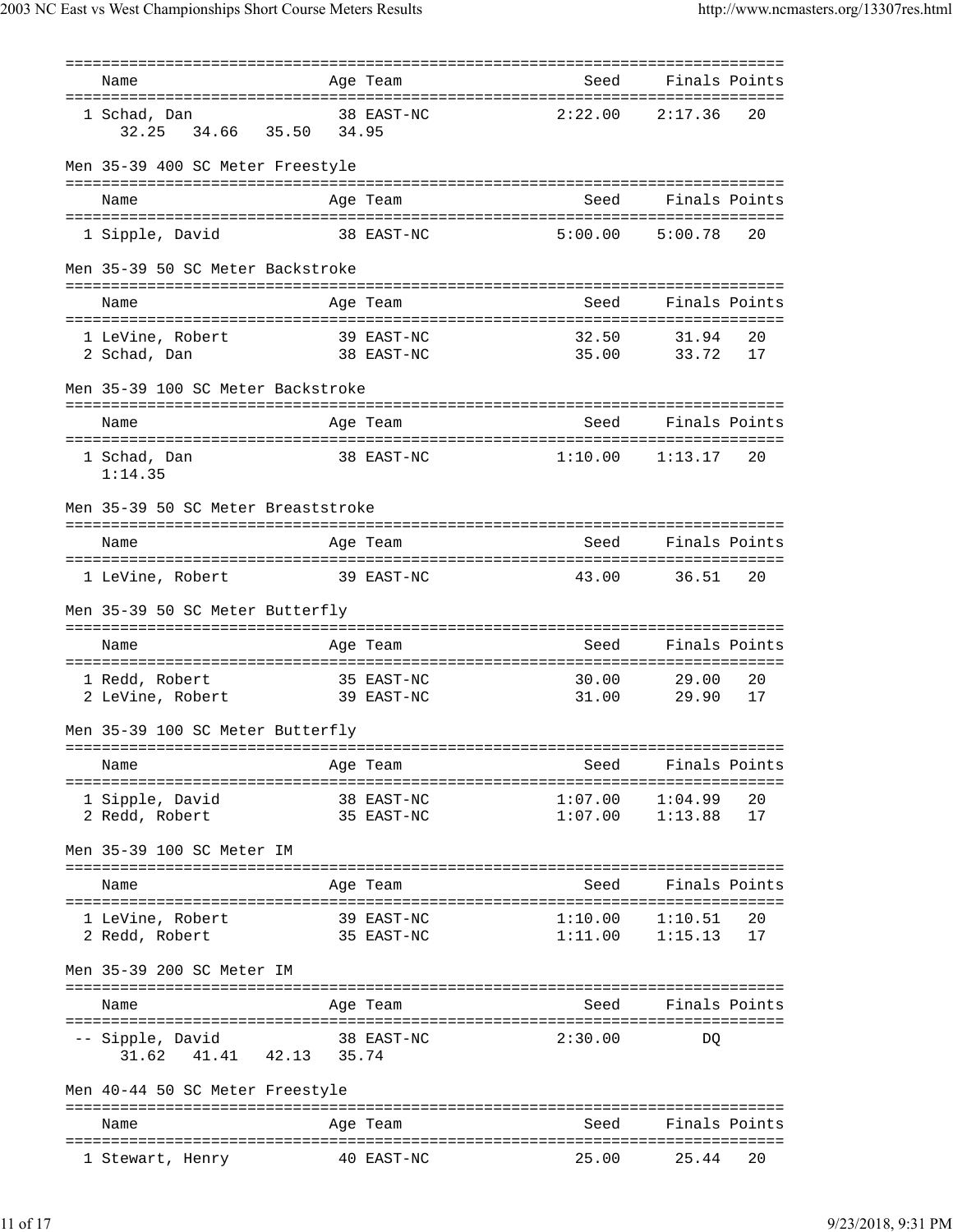| 2 Kottier, Michael                      |                |                                                                                                          | 42 EAST-NC |       |       | 30.60                                                | 30.21                               | 17            |
|-----------------------------------------|----------------|----------------------------------------------------------------------------------------------------------|------------|-------|-------|------------------------------------------------------|-------------------------------------|---------------|
|                                         |                | Men 40-44 100 SC Meter Freestyle                                                                         |            |       |       |                                                      |                                     |               |
| Name                                    |                |                                                                                                          | Age Team   |       |       | Seed                                                 |                                     | Finals Points |
| 1 Stewart, Henry<br>26.54               | 28.37          |                                                                                                          | 40 EAST-NC |       |       | 55.50                                                | 54.91                               | 20            |
| 2 Mangrum, John                         |                |                                                                                                          | 40 EAST-NC |       |       |                                                      | $1:00.00$ $1:04.39$                 | 17            |
|                                         |                | Men 40-44 1500 SC Meter Freestyle                                                                        |            |       |       |                                                      |                                     |               |
| Name                                    |                |                                                                                                          | Age Team   |       |       | Seed                                                 |                                     | Finals Points |
| 1 Mangrum, John<br>35.62<br>42.75       | 38.99<br>41.99 | 40.94 41.49<br>41.81  41.69  43.86  43.25<br>42.77 42.02 41.78 40.88 42.03 41.68 42.40<br>42.34<br>41.97 | 40 EAST-NC | 40.68 | 39.15 | 20:00.00<br>41.40 41.59 42.14<br>41.60  42.39  41.87 | 20:49.74<br>42.16<br>44.36<br>42.14 | 20            |
|                                         |                | Men 40-44 100 SC Meter Backstroke                                                                        |            |       |       |                                                      |                                     |               |
| Name                                    |                |                                                                                                          | Age Team   |       |       | Seed                                                 |                                     | Finals Points |
| 1 Mangrum, John<br>1:22.17              |                |                                                                                                          | 40 EAST-NC |       |       | 1:15.00                                              | 1:19.99                             | 20            |
|                                         |                | Men 40-44 200 SC Meter Backstroke                                                                        |            |       |       |                                                      |                                     |               |
| Name                                    |                |                                                                                                          | Age Team   |       |       | Seed                                                 |                                     | Finals Points |
| 1 Mangrum, John                         |                | 40 EAST-NC                                                                                               |            |       |       | 2:40.00                                              | 2:42.05                             |               |
|                                         |                | Men 40-44 200 SC Meter Backstroke                                                                        |            |       |       |                                                      |                                     |               |
| Name                                    |                |                                                                                                          | Age Team   |       |       | Seed                                                 |                                     | Finals Points |
| 1 Mangrum, John                         |                |                                                                                                          | 40 EAST-NC |       |       | NΤ                                                   | 2:42.05                             | 20            |
|                                         |                | Men 40-44 50 SC Meter Breaststroke                                                                       |            |       |       |                                                      |                                     |               |
| Name                                    |                |                                                                                                          | Age Team   |       |       | Seed                                                 | Finals Points                       |               |
| 1 Waldbauer, Eric<br>2 Kottier, Michael |                | ====================================<br>42 EAST-NC                                                       | 44 EAST-NC |       |       | ===========================<br>37.84<br>41.40        | 36.74<br>40.71                      | - 20<br>17    |
|                                         |                | Men 40-44 100 SC Meter Breaststroke                                                                      |            |       |       |                                                      |                                     |               |
| Name                                    |                |                                                                                                          | Age Team   |       |       | Seed                                                 | Finals Points                       |               |
| 1 Waldbauer, Eric                       |                |                                                                                                          | 44 EAST-NC |       |       | 1:21.19                                              | 1:20.11                             | 20            |
|                                         |                | Men 40-44 200 SC Meter Breaststroke                                                                      |            |       |       |                                                      |                                     |               |
| Name                                    |                |                                                                                                          | Age Team   |       |       |                                                      | Seed Finals Points                  |               |
| 1 Waldbauer, Eric<br>40.65              |                | 44 EAST-NC<br>44.67 44.93 44.96                                                                          |            |       |       |                                                      | $2:59.30$ $2:55.21$                 | 20            |
|                                         |                | Men 40-44 50 SC Meter Butterfly                                                                          |            |       |       |                                                      |                                     |               |
| Name                                    |                |                                                                                                          | Age Team   |       |       | Seed                                                 | Finals Points                       |               |
| 1 Stewart, Henry<br>2 Kottier, Michael  |                | 42 EAST-NC                                                                                               | 40 EAST-NC |       |       | 27.50<br>34.50                                       | 27.16<br>32.80                      | 20<br>17      |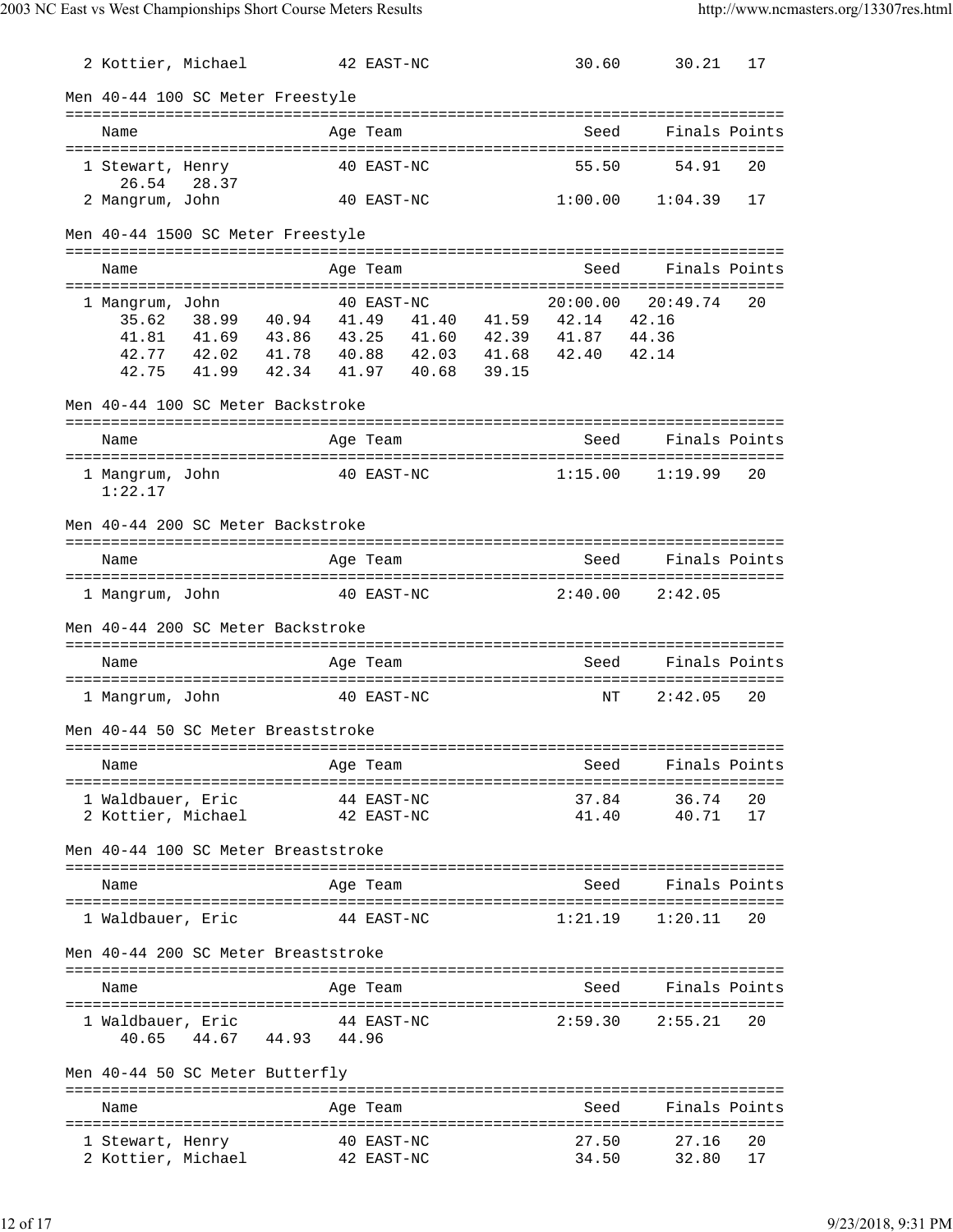|                                                  | Men 40-44 100 SC Meter Butterfly                                                              |  |                          |                                                |                            |  |  |
|--------------------------------------------------|-----------------------------------------------------------------------------------------------|--|--------------------------|------------------------------------------------|----------------------------|--|--|
|                                                  | Name                                                                                          |  | Age Team                 | Seed                                           | Finals Points              |  |  |
|                                                  | 1 Stewart, Henry<br>29.39 33.38                                                               |  | 40 EAST-NC               | 1:01.00                                        | 1:02.77<br>20              |  |  |
|                                                  | 2 Mangrum, John                                                                               |  | 40 EAST-NC               |                                                | $1:12.00$ $1:16.24$<br>17  |  |  |
|                                                  | Men 40-44 100 SC Meter IM                                                                     |  |                          |                                                |                            |  |  |
|                                                  | Name                                                                                          |  | Age Team                 | Seed                                           | Finals Points              |  |  |
|                                                  | 1 Waldbauer, Eric                                                                             |  | 44 EAST-NC               | 1:20.00                                        | $1:20.31$ 20               |  |  |
|                                                  | Men 45-49 50 SC Meter Freestyle                                                               |  |                          |                                                |                            |  |  |
|                                                  | Name                                                                                          |  | Age Team                 | Seed                                           | Finals Points              |  |  |
|                                                  | 1 Lehman, Fritz                       45 EAST-NC<br>2 Gilchrist, Don               49 EAST-NC |  |                          | 25.50<br>27.50                                 | 26.21<br>20<br>27.88<br>17 |  |  |
|                                                  | Men 45-49 100 SC Meter Freestyle                                                              |  |                          |                                                |                            |  |  |
|                                                  | Name                                                                                          |  | Age Team                 |                                                | Seed Finals Points         |  |  |
|                                                  | 1 Miller, Richard<br>31.31 34.55                                                              |  | 49 WEST-NC               | $1:06.50$ $1:05.86$                            | - 20                       |  |  |
|                                                  | Men 45-49 200 SC Meter Freestyle                                                              |  |                          |                                                |                            |  |  |
|                                                  | Name                                                                                          |  | Age Team                 |                                                | Seed Finals Points         |  |  |
|                                                  | 1 Miller, Richard 49 WEST-NC<br>34.72 39.50 40.62 39.62                                       |  |                          | 2:36.50                                        | 2:34.46<br>20              |  |  |
|                                                  | Men 45-49 400 SC Meter Freestyle                                                              |  |                          |                                                |                            |  |  |
|                                                  | Name                                                                                          |  | Age Team                 | Seed                                           | Finals Points              |  |  |
|                                                  | 1 Miller, Richard<br>37.26                                                                    |  | 49 WEST-NC               | 6:00.00<br>41.60 42.85 44.09 42.67 42.68 42.69 | 5:36.01<br>20<br>42.17     |  |  |
|                                                  | Men 45-49 1500 SC Meter Freestyle                                                             |  | ==================       |                                                |                            |  |  |
|                                                  | Name                                                                                          |  | Age Team                 | Seed                                           | Finals Points              |  |  |
|                                                  | 1 Miller, Richard                                                                             |  | 49 WEST-NC               | 23:30.00                                       | 21:46.39<br>20             |  |  |
|                                                  | Men 45-49 50 SC Meter Backstroke                                                              |  |                          |                                                |                            |  |  |
|                                                  | Name                                                                                          |  | Age Team                 | Seed                                           | Finals Points              |  |  |
|                                                  | 1 Lehman, Fritz<br>2 Klein, Jonathan                                                          |  | 45 EAST-NC<br>46 EAST-NC | 28.50<br>29.85                                 | 29.89<br>20<br>30.95<br>17 |  |  |
|                                                  | 3 Godfrey, Alan                                                                               |  | 46 EAST-NC               | 32.00                                          | 31.47<br>16                |  |  |
|                                                  | -- Gilchrist, Don                                                                             |  | 49 EAST-NC               | 38.00                                          | DQ                         |  |  |
| Men 45-49 100 SC Meter Backstroke<br>=========== |                                                                                               |  |                          |                                                |                            |  |  |
|                                                  | Name                                                                                          |  | Age Team                 | Seed                                           | Finals Points              |  |  |
|                                                  | 1 Klein, Jonathan<br>32.96<br>34.20                                                           |  | 46 EAST-NC               | 1:05.00                                        | 1:07.16<br>20              |  |  |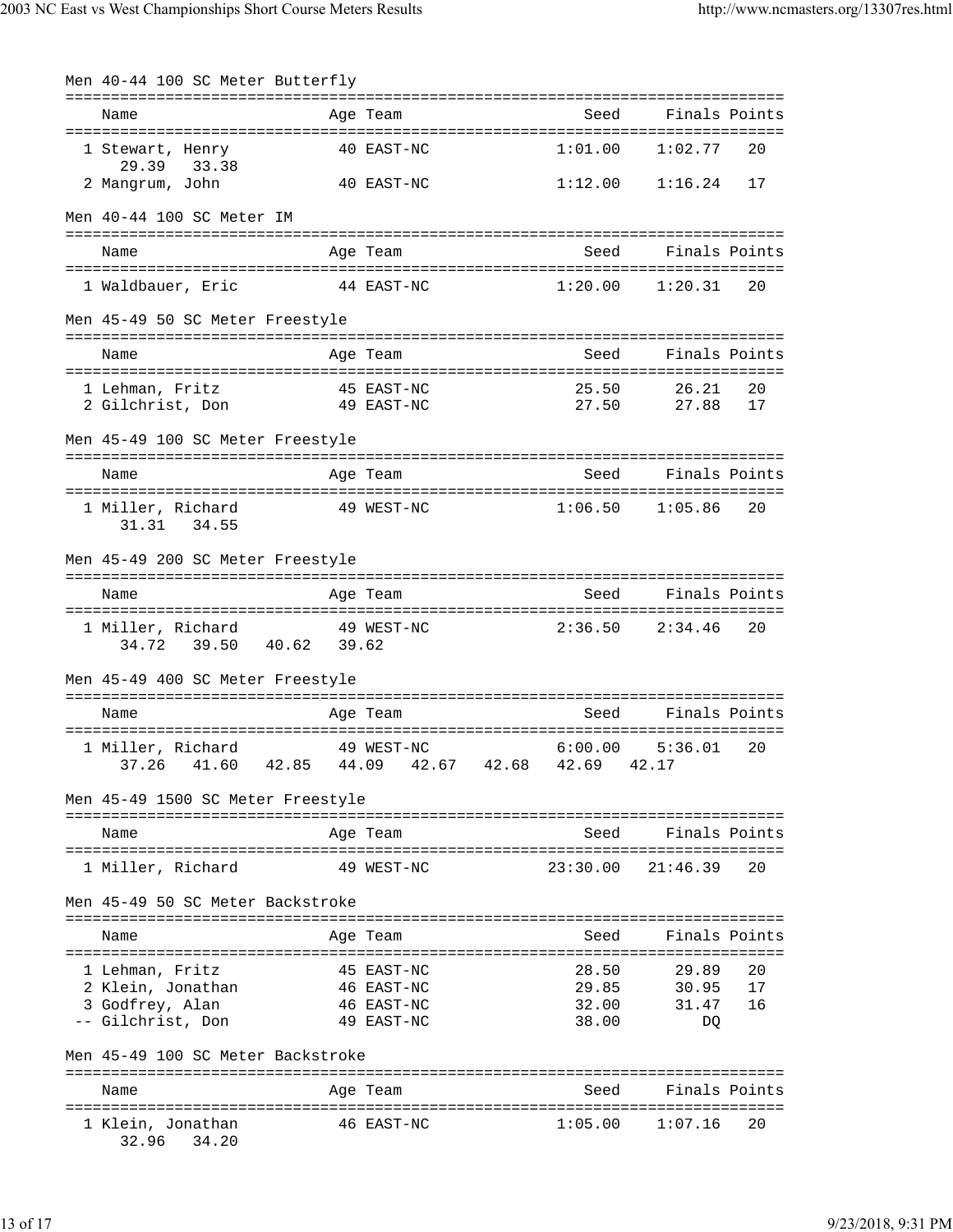| Men 45-49 200 SC Meter Backstroke            |                                                   |                     |                    |          |
|----------------------------------------------|---------------------------------------------------|---------------------|--------------------|----------|
| Name                                         | =====================================<br>Age Team | Seed                | Finals Points      |          |
|                                              |                                                   |                     |                    |          |
| 1 Klein, Jonathan                            | 46 EAST-NC                                        | 2:29.00             | 2:32.08            |          |
| Men 45-49 200 SC Meter Backstroke            |                                                   |                     |                    |          |
|                                              |                                                   |                     | Finals Points      |          |
| Name                                         | Age Team                                          | Seed                |                    |          |
| 1 Klein, Jonathan<br>36.16 39.16 39.31 37.45 | 46 EAST-NC                                        | ΝT                  | 2:32.08            | 20       |
| Men 45-49 100 SC Meter Breaststroke          |                                                   |                     |                    |          |
| Name                                         | Age Team                                          | Seed                | Finals Points      |          |
|                                              |                                                   |                     |                    |          |
| 1 Gilchrist, Don                             | 49 EAST-NC                                        | 1:20.00             | 1:19.27            | 20       |
| Men 45-49 50 SC Meter Butterfly              |                                                   |                     |                    |          |
| Name                                         | Age Team                                          | Seed                | Finals Points      |          |
|                                              |                                                   |                     |                    |          |
| 1 Lehman, Tim<br>2 Klein, Jonathan           | 46 EAST-NC<br>46 EAST-NC                          | 28.50<br>27.94      | 28.43<br>28.54     | 20<br>17 |
| 3 Gilchrist, Don                             | 49 EAST-NC                                        | 30.00               | 30.83              | 16       |
| 4 Miller, Richard                            | 49 WEST-NC                                        | 40.00               | 34.61              | 15       |
| Men 45-49 100 SC Meter Butterfly             |                                                   |                     |                    |          |
| Name                                         | Age Team                                          | Seed                | Finals Points      |          |
| 1 Klein, Jonathan                            | 46 EAST-NC                                        | 1:07.50             | 1:06.03            | 20       |
| 2 Gilchrist, Don                             | 49 EAST-NC                                        | $1:15.00$ $1:15.00$ |                    | 17       |
| Men 45-49 100 SC Meter IM                    |                                                   |                     |                    |          |
| Name                                         | Age Team                                          | Seed                | Finals Points      |          |
|                                              |                                                   |                     |                    |          |
| 1 Lehman, Fritz<br>30.09<br>35.32            | 45 EAST-NC                                        | 1:04.00             | 1:05.41            | 20       |
| Men 50-54 50 SC Meter Freestyle              |                                                   |                     |                    |          |
| Name                                         | ------------------------------------<br>Age Team  | Seed                | Finals Points      |          |
|                                              |                                                   |                     |                    |          |
| 1 Schmitz, Bob<br>2 McGraw, Dennis           | 51 EAST-NC<br>52 EAST-NC                          | 26.88<br>30.00      | 28.70<br>30.48     | 20<br>17 |
| 3 Singer, Gregory                            | 52 EAST-NC                                        | 33.00               | 33.41              | 16       |
| 4 Primm, Mike                                | 50 EAST-NC                                        | ΝT                  | 35.13              | 15       |
| Men 50-54 100 SC Meter Freestyle             |                                                   |                     |                    |          |
| Name                                         | Age Team                                          | Seed                | Finals Points      |          |
|                                              |                                                   |                     |                    |          |
| 1 Schmitz, Bob<br>2 McGraw, Dennis           | 51 EAST-NC<br>52 EAST-NC                          | 1:00.26<br>1:05.00  | 1:02.32<br>1:07.13 | 20<br>17 |
| 31.65<br>35.48                               |                                                   |                     |                    |          |
| 3 Singer, Gregory                            | 52 EAST-NC                                        | 1:20.00             | 1:15.92            | 16       |
| Men 50-54 200 SC Meter Freestyle             |                                                   |                     |                    |          |
|                                              |                                                   |                     |                    |          |
| Name                                         | Age Team                                          | Seed                | Finals Points      |          |
| 1 Karpinos, Ralph                            | 53 EAST-NC                                        | 3:30.00             | 3:23.85            | 20       |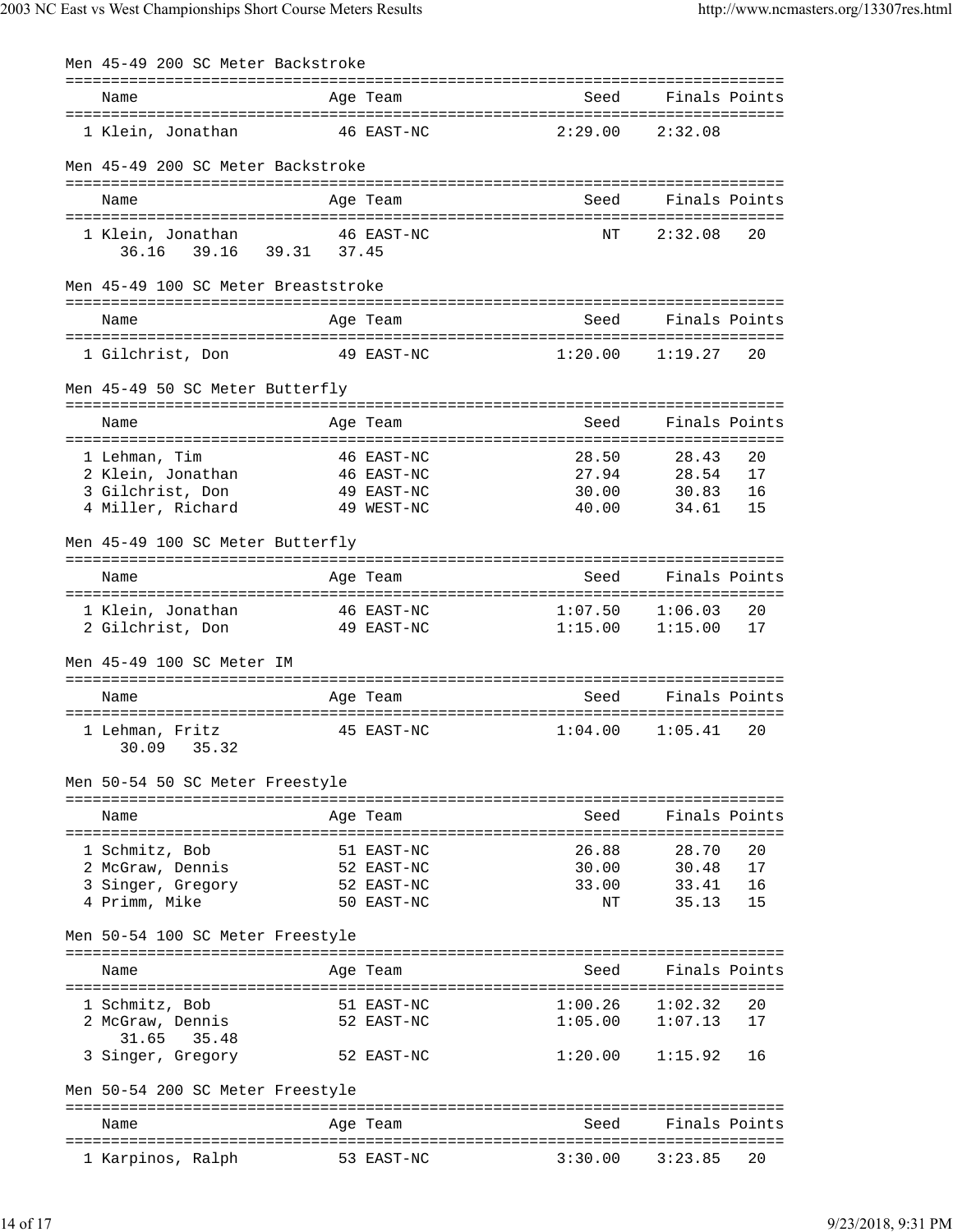| Men 50-54 400 SC Meter Freestyle                        |                                        |                          |                                                   |
|---------------------------------------------------------|----------------------------------------|--------------------------|---------------------------------------------------|
| Name                                                    | Age Team                               | Seed                     | ================================<br>Finals Points |
| 1 Karpinos, Ralph                                       | 53 EAST-NC                             | 7:00.00                  | 7:09.25<br>20                                     |
| Men 50-54 1500 SC Meter Freestyle                       |                                        |                          |                                                   |
| Name                                                    | Age Team                               | Seed                     | Finals Points                                     |
| 1 McGraw, Dennis                                        | 52 EAST-NC                             | $23:00.00$ $22:14.94$    | 20                                                |
| Men 50-54 100 SC Meter Backstroke                       |                                        |                          |                                                   |
| Name                                                    | Age Team                               | Seed                     | Finals Points                                     |
| 1 Karpinos, Ralph<br>$1:02.39$ $1:05.26$                | 53 EAST-NC                             | 2:10.00                  | 2:07.65<br>20                                     |
| Men 50-54 50 SC Meter Breaststroke                      |                                        |                          |                                                   |
| Name                                                    | Age Team                               | Seed                     | Finals Points                                     |
| 1 Schmitz, Bob<br>2 Singer, Gregory                     | 51 EAST-NC<br>52 EAST-NC               | 35.26<br>44.00           | 36.25<br>20<br>42.14<br>17                        |
| Men 50-54 100 SC Meter Breaststroke                     |                                        |                          |                                                   |
| Name                                                    | Age Team                               | Seed                     | Finals Points                                     |
| 1 Schmitz, Bob<br>36.30 40.94                           | 51 EAST-NC                             | 1:19.21                  | 1:17.24<br>20                                     |
| 2 Singer, Gregory<br>3 Primm, Mike<br>4 Karpinos, Ralph | 52 EAST-NC<br>50 EAST-NC<br>53 EAST-NC | 1:40.00<br>ΝT<br>2:00.00 | 1:30.49<br>17<br>1:39.80<br>16<br>1:56.83<br>15   |
| Men 50-54 100 SC Meter IM                               |                                        |                          |                                                   |
| Name                                                    | Age Team                               | Seed                     | Finals Points                                     |
| 1 Schmitz, Bob<br>34.29<br>39.93                        | 51 EAST-NC                             | 1:09.26                  | 1:14.22<br>20                                     |
| 2 McGraw, Dennis<br>3 Primm, Mike                       | 52 EAST-NC<br>50 EAST-NC               | NΤ                       | $1:20.00$ $1:21.33$<br>17<br>1:30.34<br>16        |
| Men 50-54 200 SC Meter IM                               |                                        |                          |                                                   |
| Name                                                    | Age Team                               | Seed                     | Finals Points                                     |
| 1 Primm, Mike<br>2 Karpinos, Ralph                      | 50 EAST-NC<br>53 EAST-NC               | NΤ<br>4:00.00            | 3:14.96<br>20<br>3:57.63<br>17                    |
| Men 55-59 50 SC Meter Butterfly                         |                                        |                          |                                                   |
| Name                                                    | Age Team                               | Seed                     | Finals Points                                     |
| 1 Lawrance, John                                        | 57 EAST-NC                             | 35.00                    | 33.57<br>20                                       |
| Men 55-59 200 SC Meter IM                               |                                        |                          |                                                   |
| Name                                                    | Age Team                               | Seed                     | Finals Points                                     |
| 1 Lawrance, John<br>43.52 48.21 39.68<br>33.90          | 57 EAST-NC                             | 3:05.00                  | 2:45.31<br>20                                     |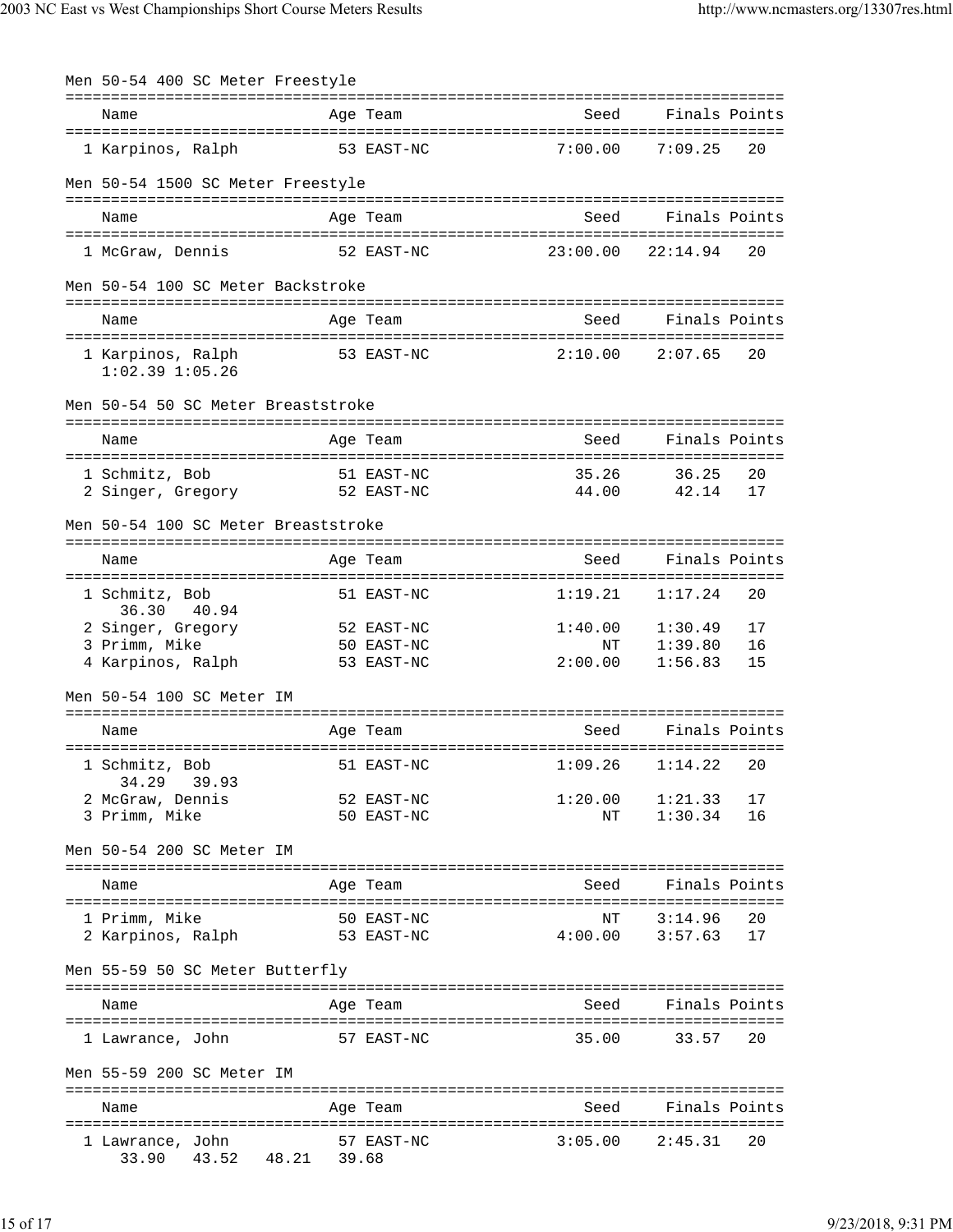| Men 60-64 50 SC Meter Freestyle        |       |                           |                  |                  |               |
|----------------------------------------|-------|---------------------------|------------------|------------------|---------------|
| Name                                   |       | Age Team                  |                  | Seed             | Finals Points |
| 1 Enyart, James                        |       | 62 EAST-NC                | 40.00            | 37.97            | 20            |
| Men 60-64 100 SC Meter Freestyle       |       |                           |                  |                  |               |
| Name                                   |       | Age Team                  |                  | Seed             | Finals Points |
| 1 Enyart, James<br>41.63 45.11         |       | 62 EAST-NC                | 1:31.00          | 1:26.74          | 20            |
| Men 60-64 400 SC Meter Freestyle       |       |                           |                  |                  |               |
| Name                                   |       | Age Team                  |                  | Seed             | Finals Points |
| 1 Enyart, James                        |       | 62 EAST-NC                | 7:00.00          | 6:50.19          | 20            |
| Men 60-64 50 SC Meter Backstroke       |       |                           |                  |                  |               |
| Name                                   |       | Age Team                  |                  | Seed             | Finals Points |
| 1 Enyart, James                        |       | 62 EAST-NC                | 59.00            | 54.52            | 20            |
| Men 60-64 100 SC Meter Breaststroke    |       |                           |                  |                  |               |
| Name                                   |       | Age Team                  |                  | Seed             | Finals Points |
| 1 McNairy, Sandy<br>55.29 1:04.39      |       | 60 WEST-NC                | 1:39.00          | 1:59.68          | 20            |
| Men 60-64 100 SC Meter IM              |       |                           |                  |                  |               |
| Name                                   |       | Age Team                  |                  | Seed             | Finals Points |
| 1 McNairy, Sandy                       |       | 60 WEST-NC                | 1:35.00          | 1:43.46          | 20            |
| 47.89 55.57<br>2 Enyart, James         |       | 62 EAST-NC                | 2:05.00          | 1:59.17          | 17            |
| Men 65-69 50 SC Meter Freestyle        |       |                           |                  |                  |               |
| Name                                   |       | Age Team                  |                  | Seed             | Finals Points |
| 1 Clark, Jerry                         |       | 66 WEST-NC                | 31.00            | 30.87            | 20            |
| Men 65-69 100 SC Meter Freestyle       |       |                           |                  |                  |               |
| Name                                   |       | Age Team                  |                  | Seed             | Finals Points |
| 1 Clark, Jerry                         |       | 66 WEST-NC                | 1:10.00          | 1:07.73          | 20            |
| Men 65-69 200 SC Meter Freestyle       |       |                           |                  |                  |               |
| Name                                   |       | Age Team                  |                  | Seed             | Finals Points |
| 1 Clark, Jerry                         |       | 66 WEST-NC                | 2:45.00          | 2:36.71          | 20            |
| Men 65-69 400 SC Meter Freestyle       |       |                           |                  |                  |               |
| Name                                   |       | Age Team                  |                  | Seed             | Finals Points |
| 1 Clark, Jerry<br>40.69<br>44.74 44.93 | 44.35 | 66 WEST-NC<br>44.10 43.85 | 6:15.00<br>42.95 | 5:46.80<br>41.19 | 20            |